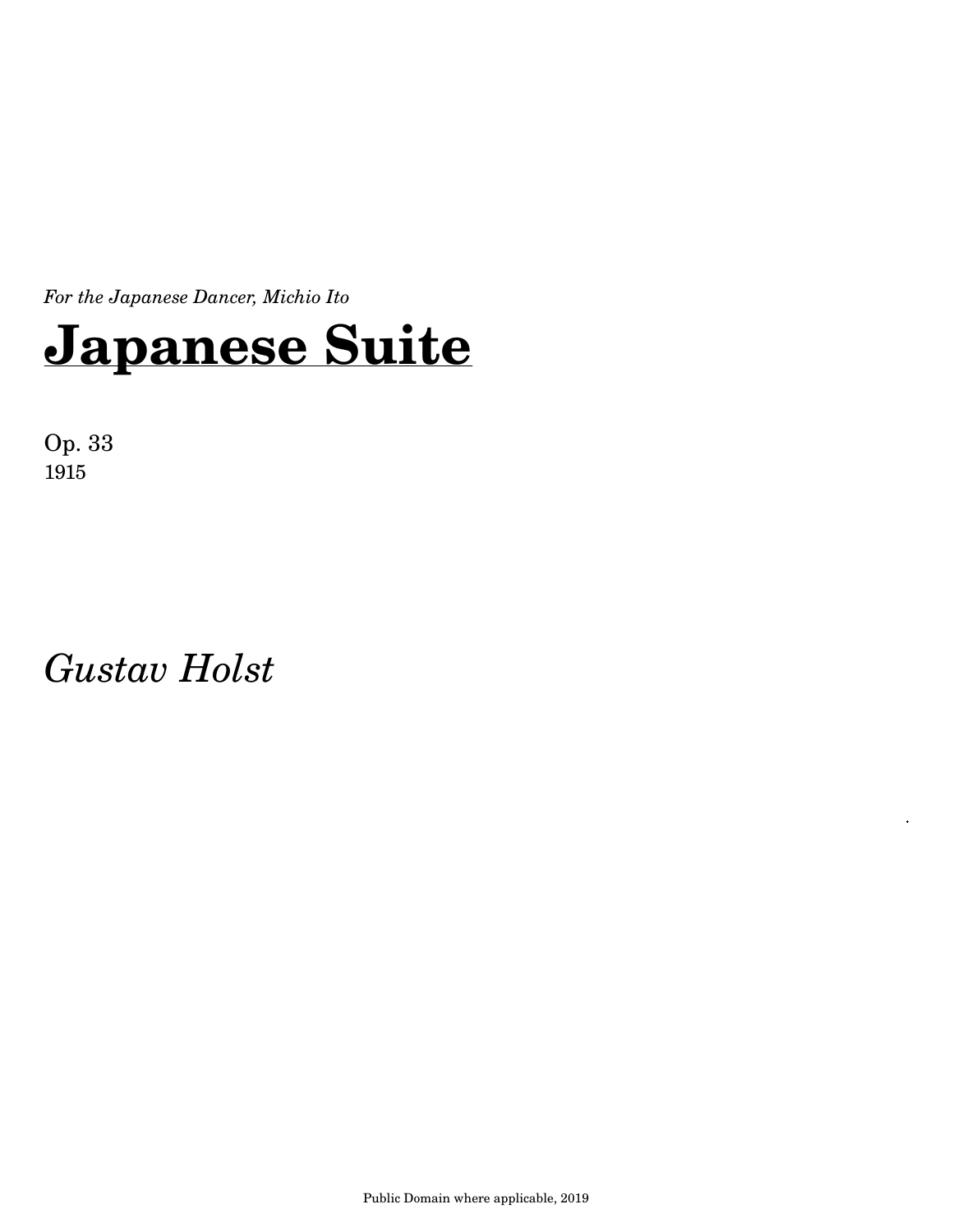# Instrumentation

| 2 Flutes               | Timpani          |
|------------------------|------------------|
| Piccolo                | Glockenspiel     |
| Oboe                   | Xylophone        |
| English Horn           | <b>Bass Drum</b> |
| 2 Clarinets in $B_b/A$ | Cymbals          |
| 2 Bassoons             | Sleigh Bells     |
|                        | Gong             |
| 4 Horns in F/E         |                  |
| 2 Trumpets in C        | Harp             |
| 2 Trombones            |                  |
| <b>Bass Trombone</b>   | Violin I         |
| Tuba                   | Violin II        |
|                        | Viola            |
|                        | Violoncello      |
|                        | Contrabass       |

**NB** *In this edition, the typesetter has made additional editorial changes from the original Editor.*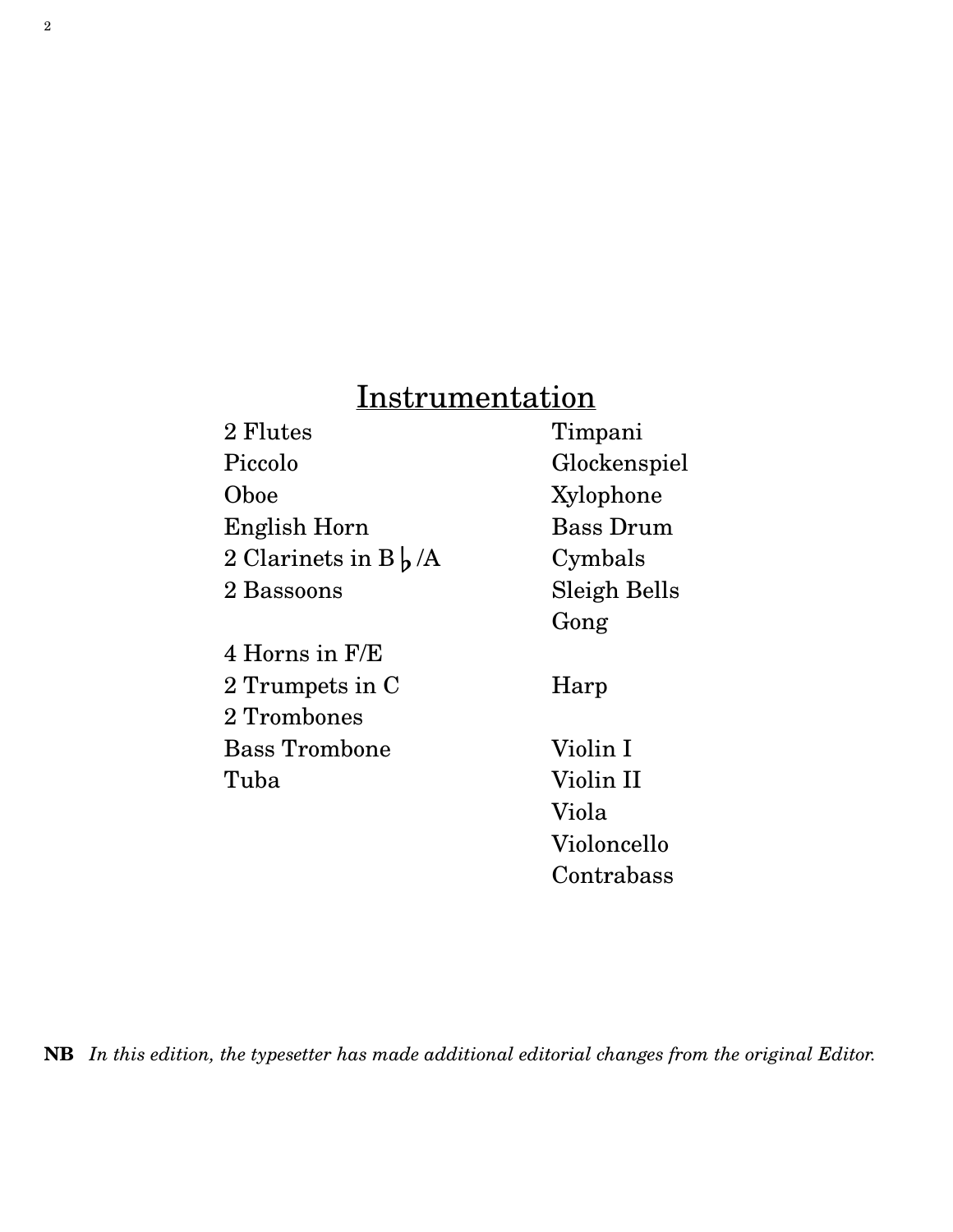## Prelude - Song of the Fisherman

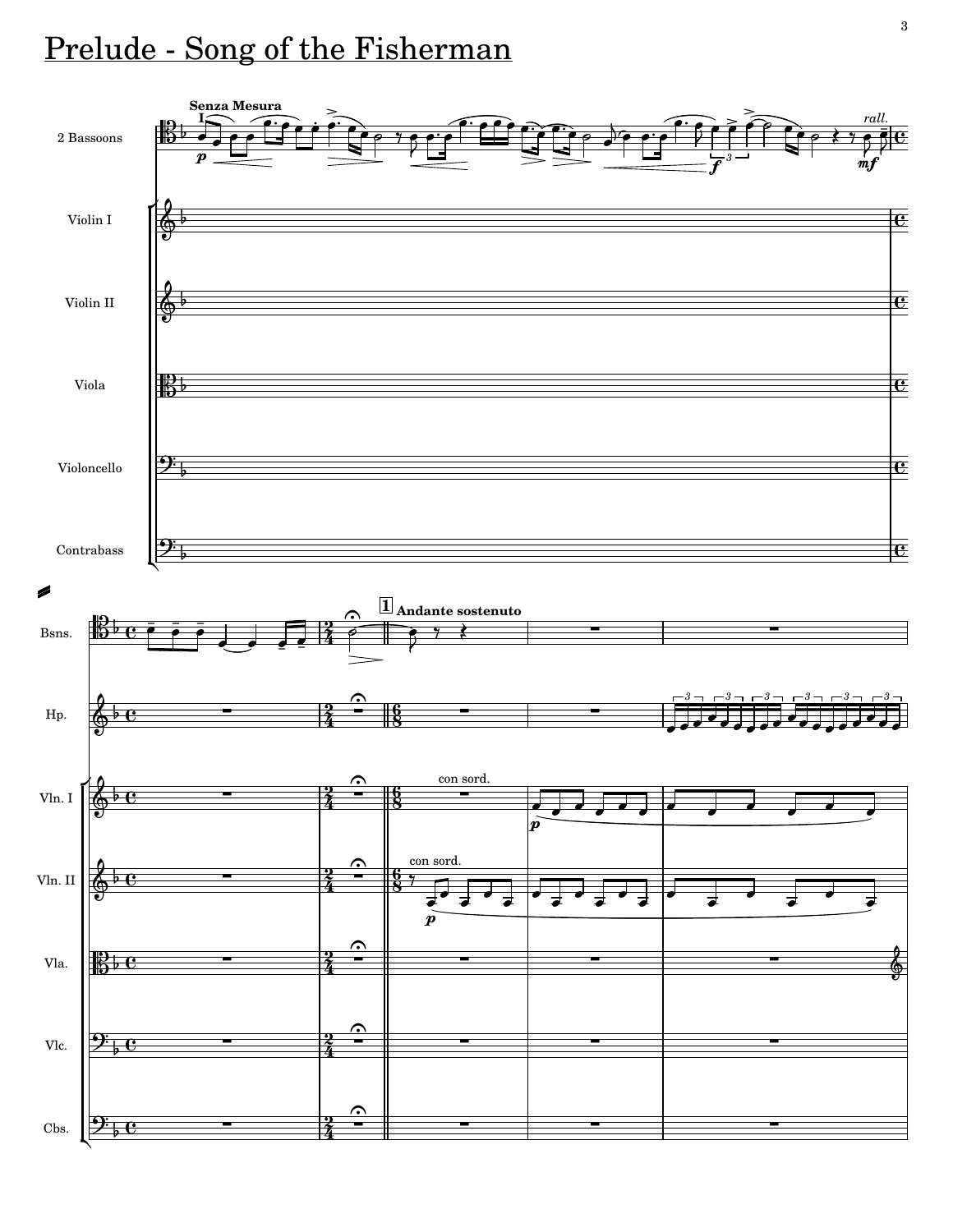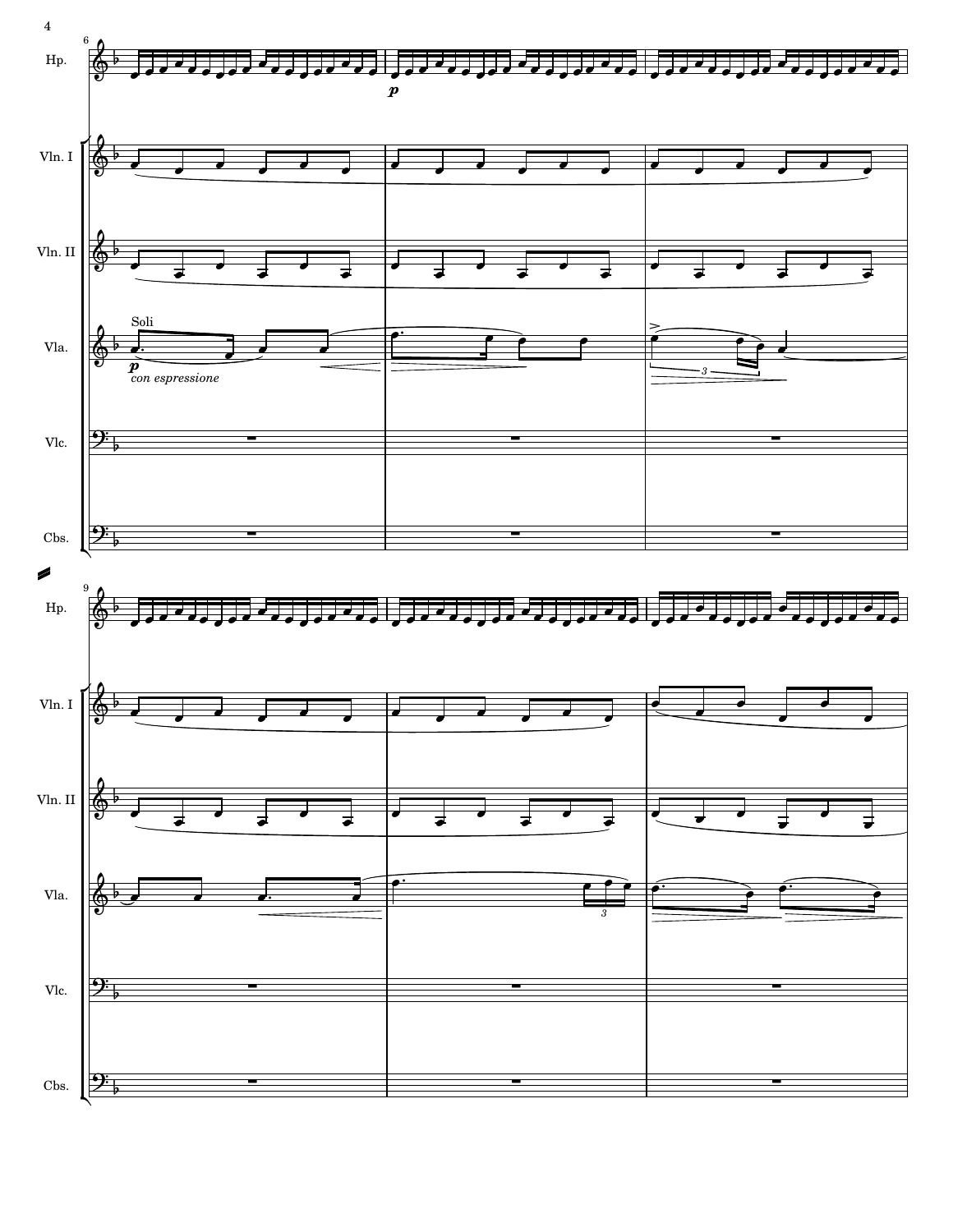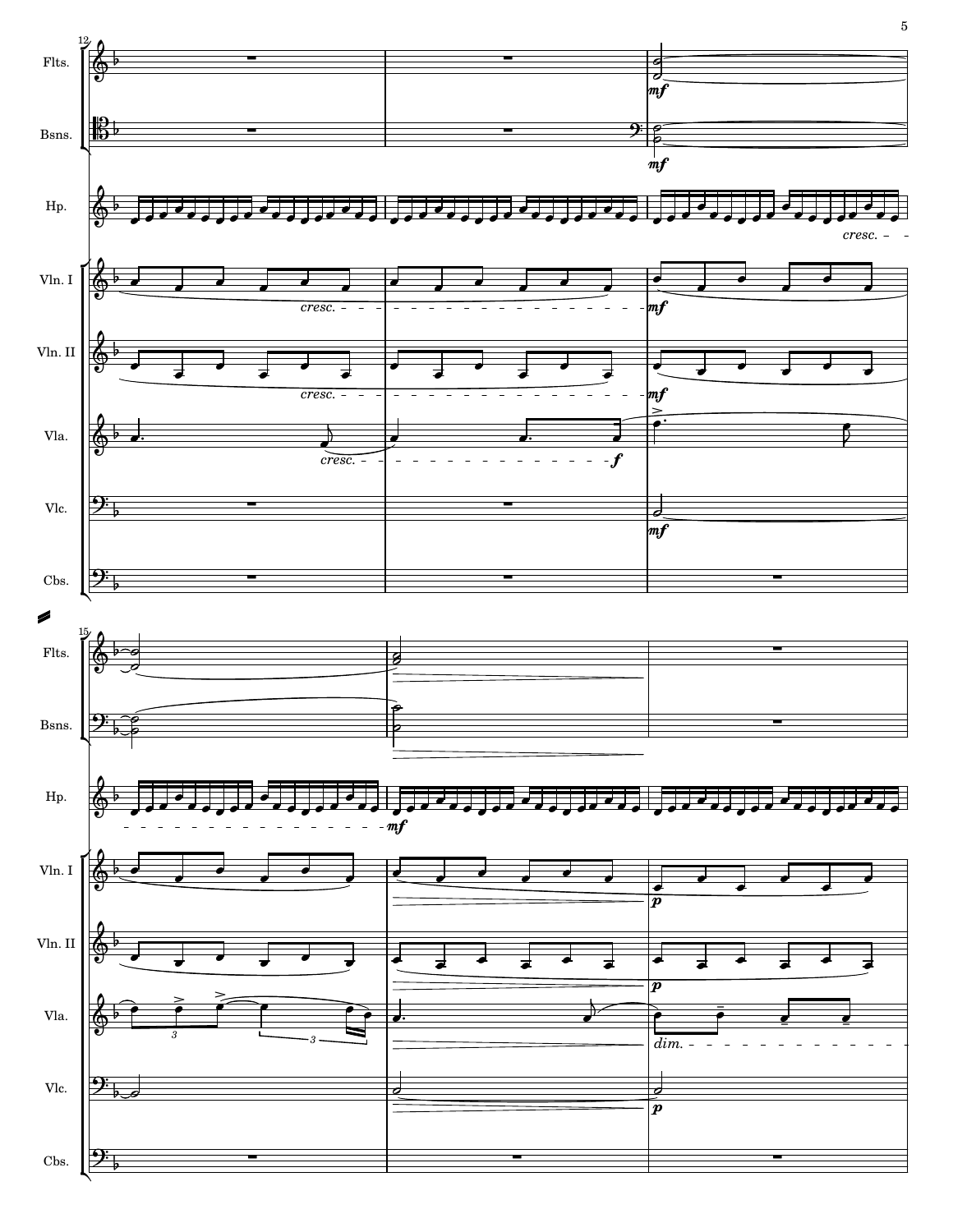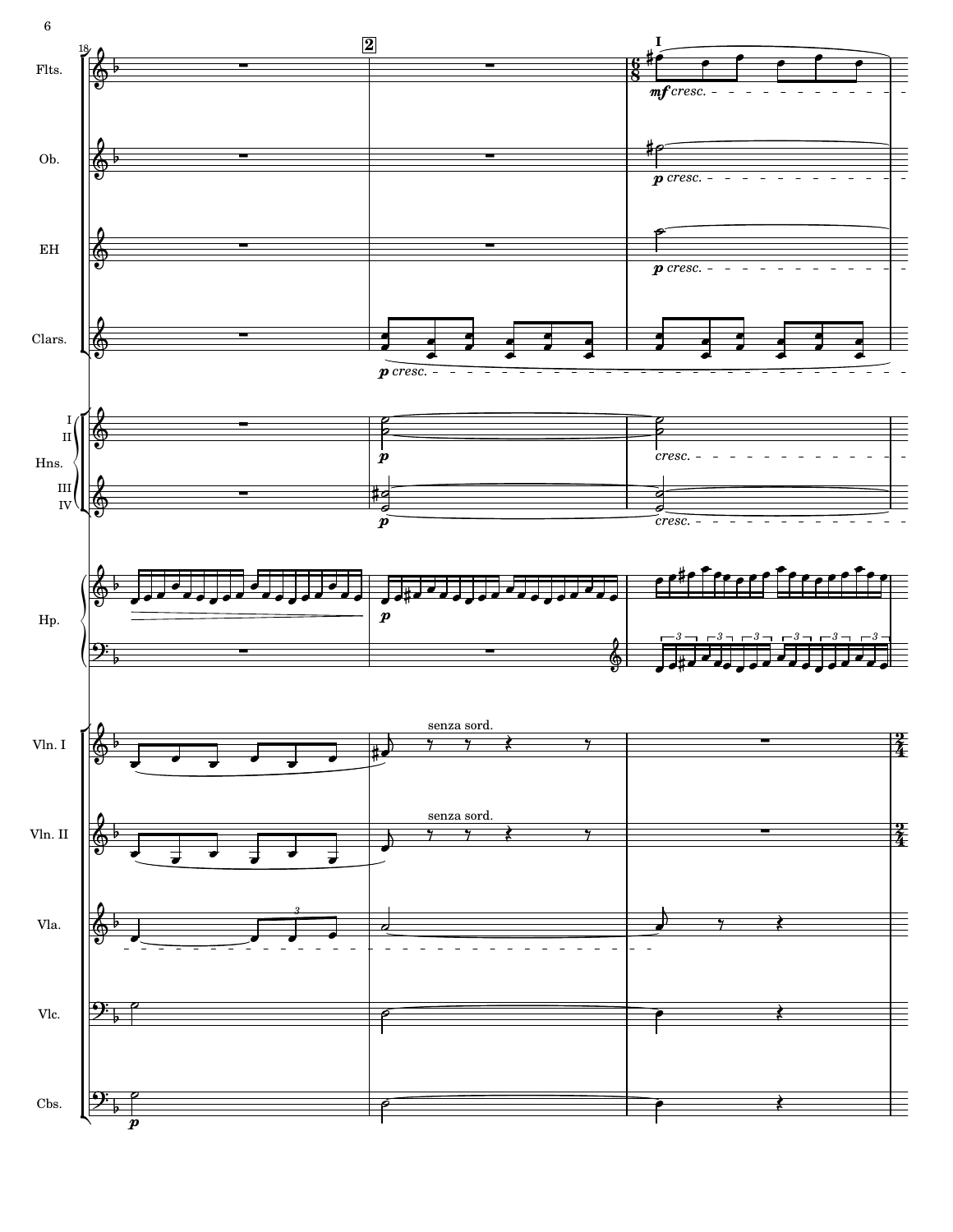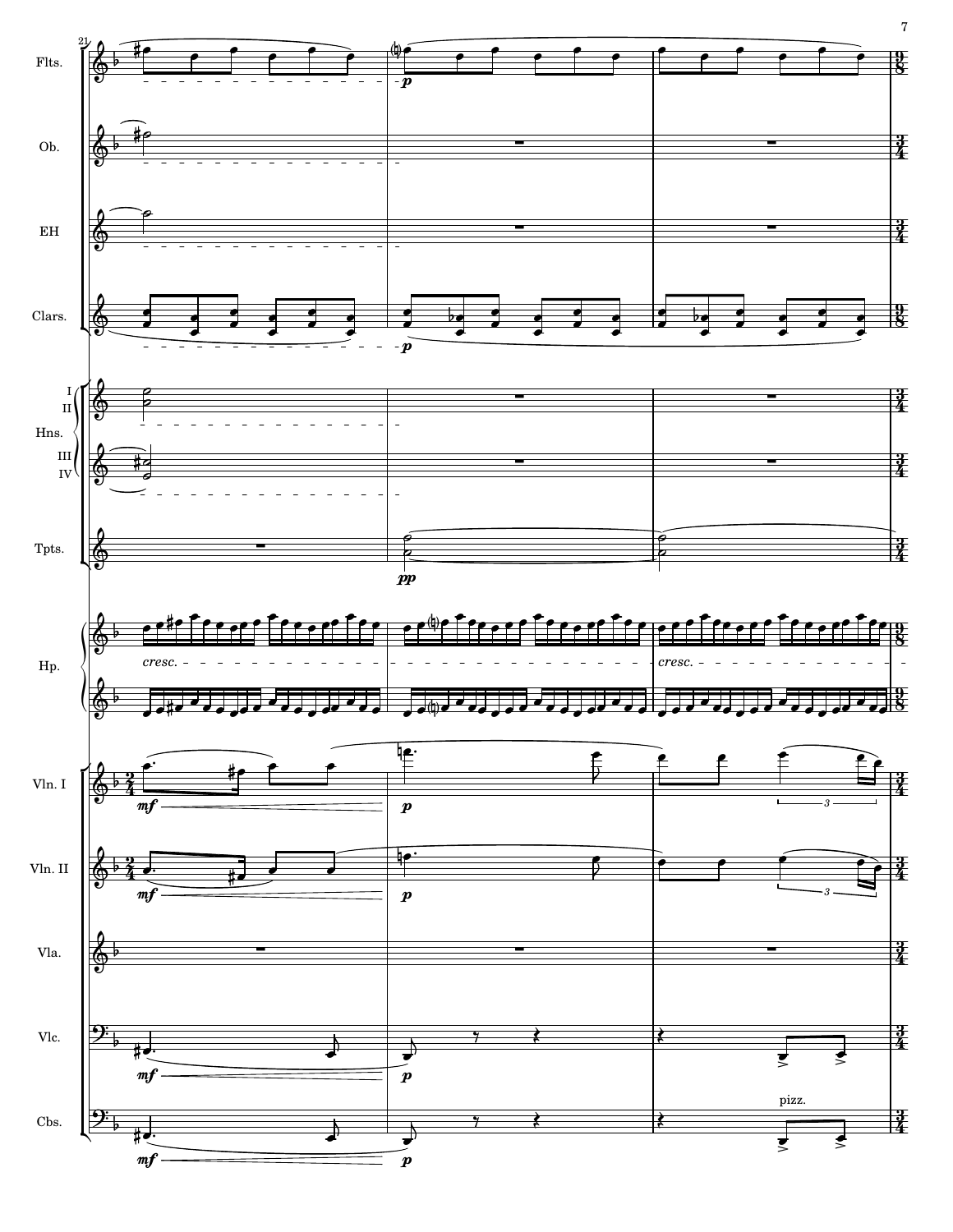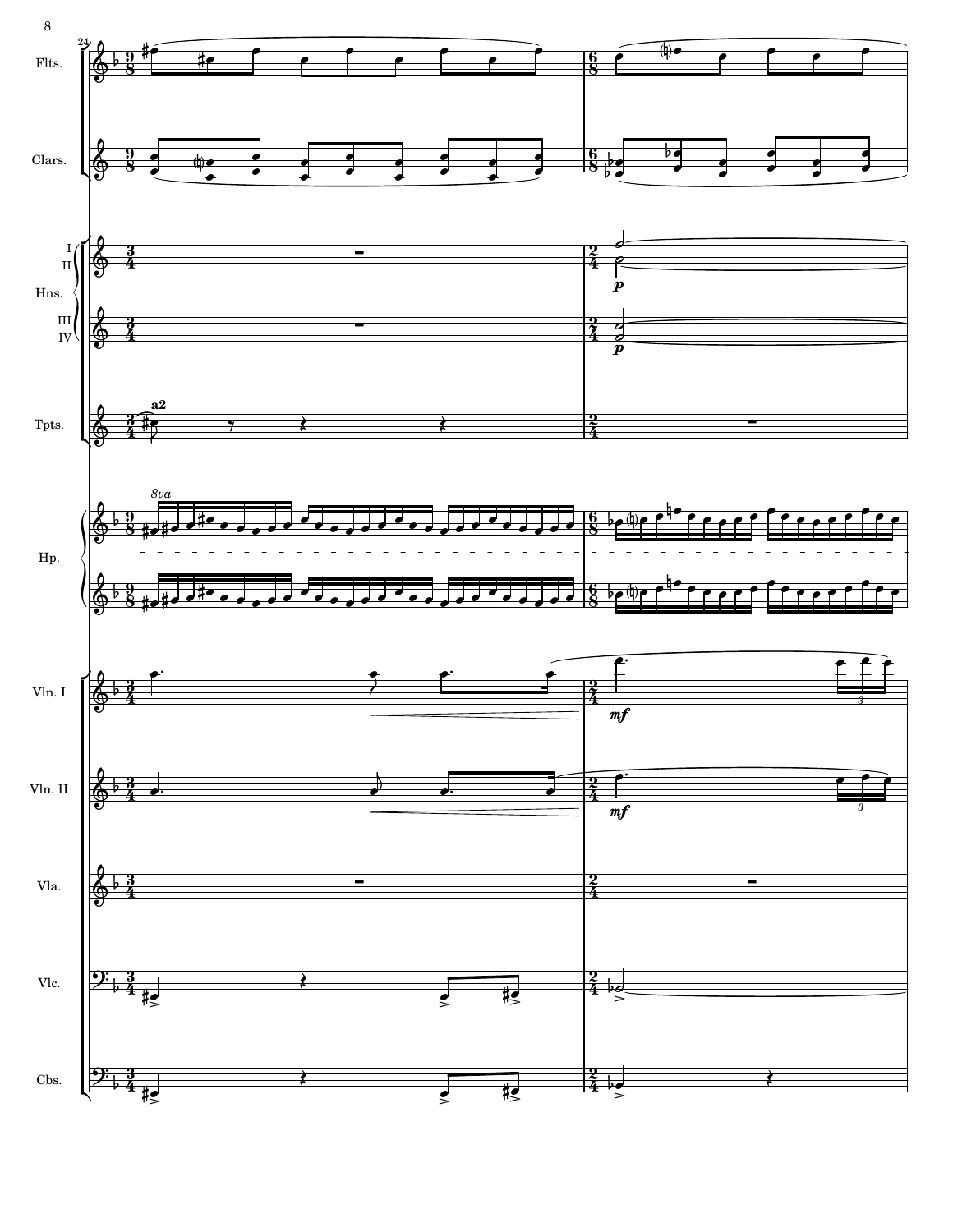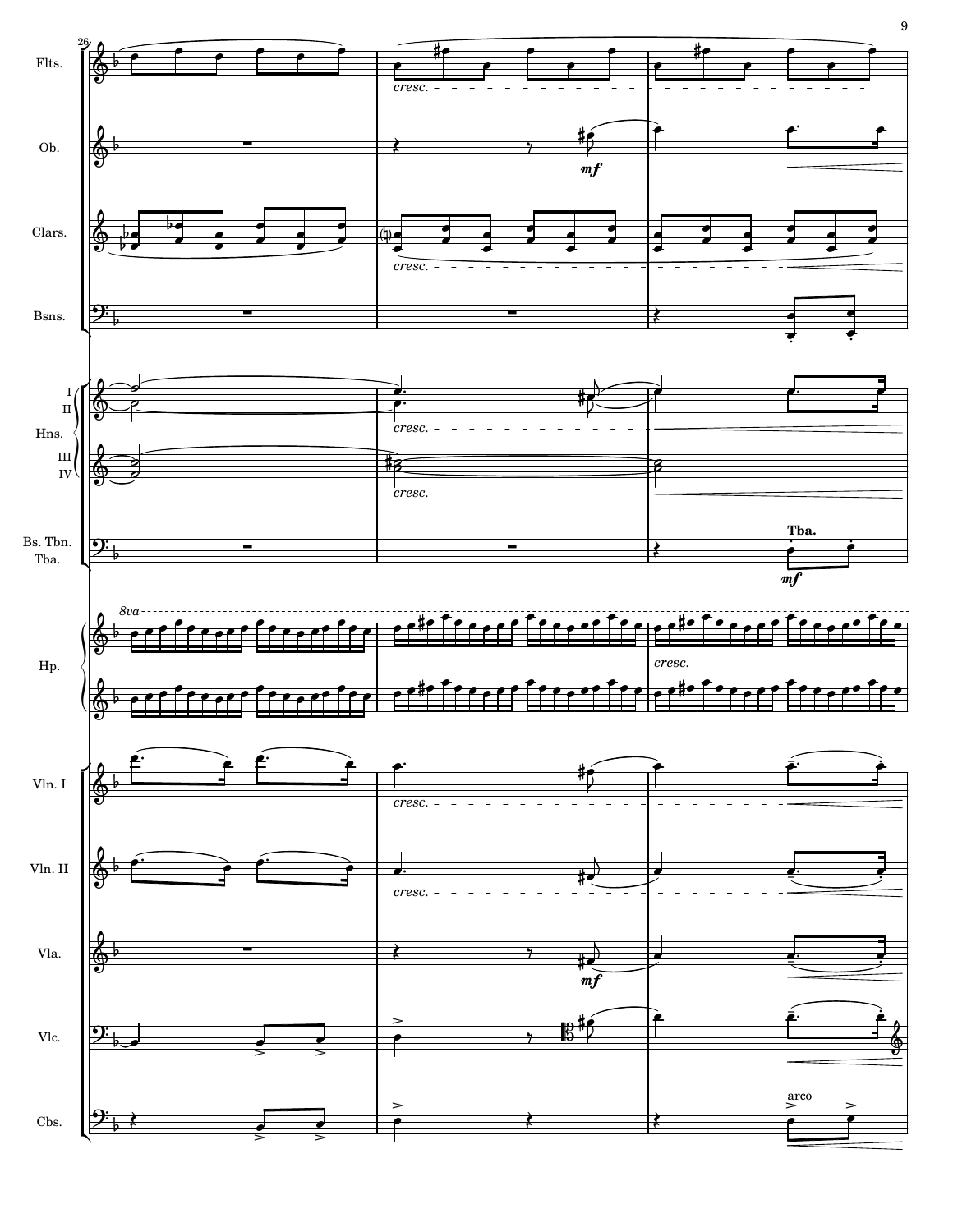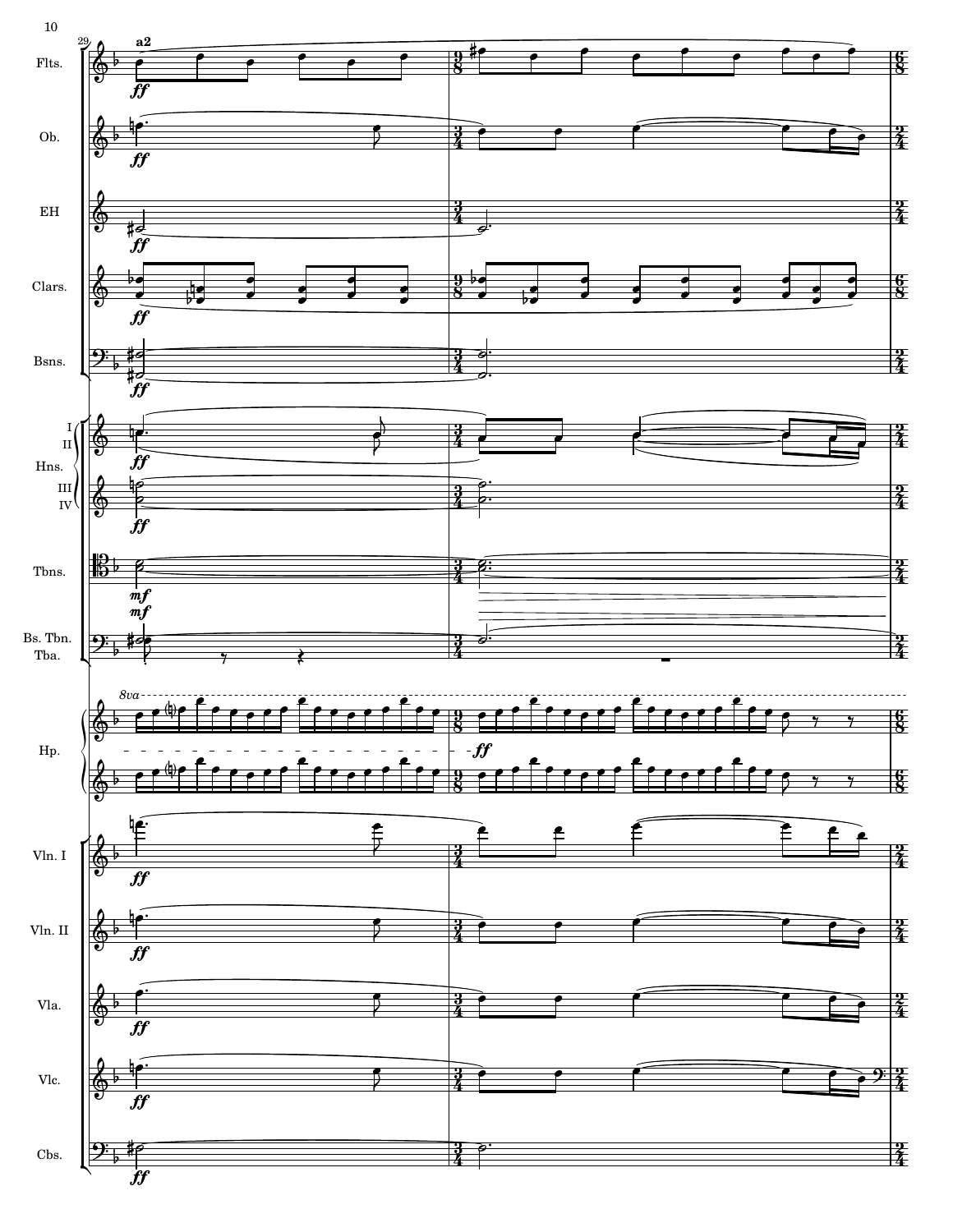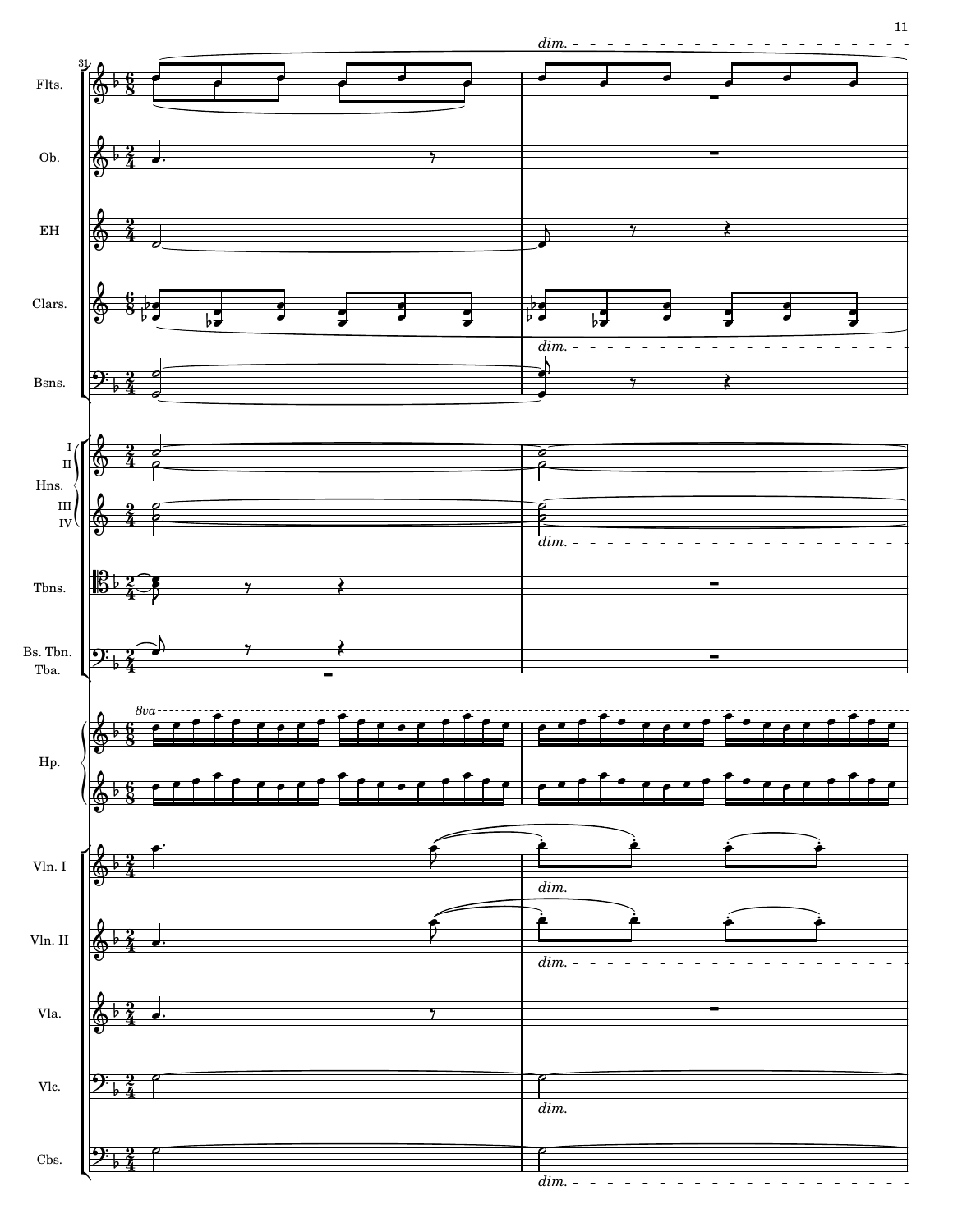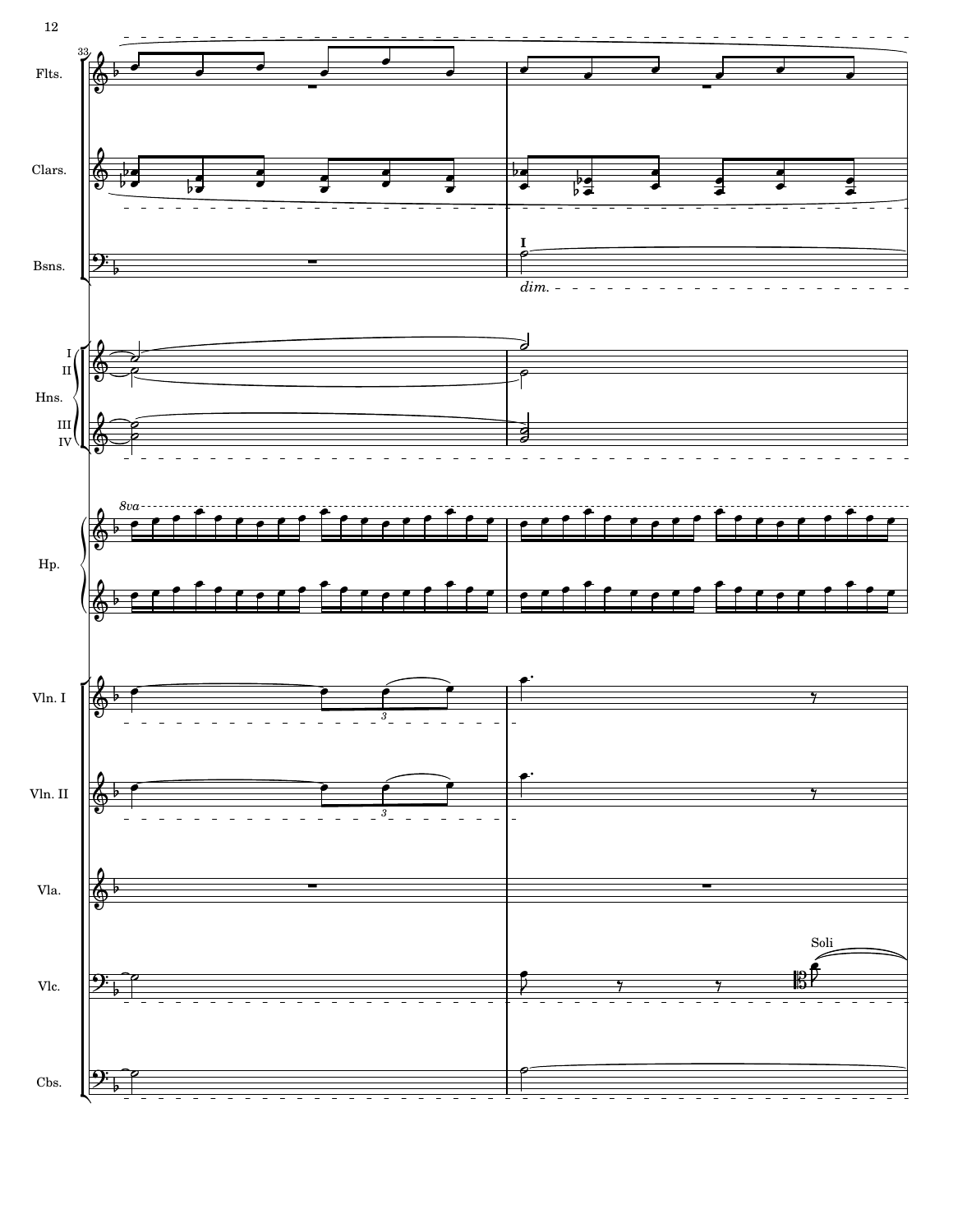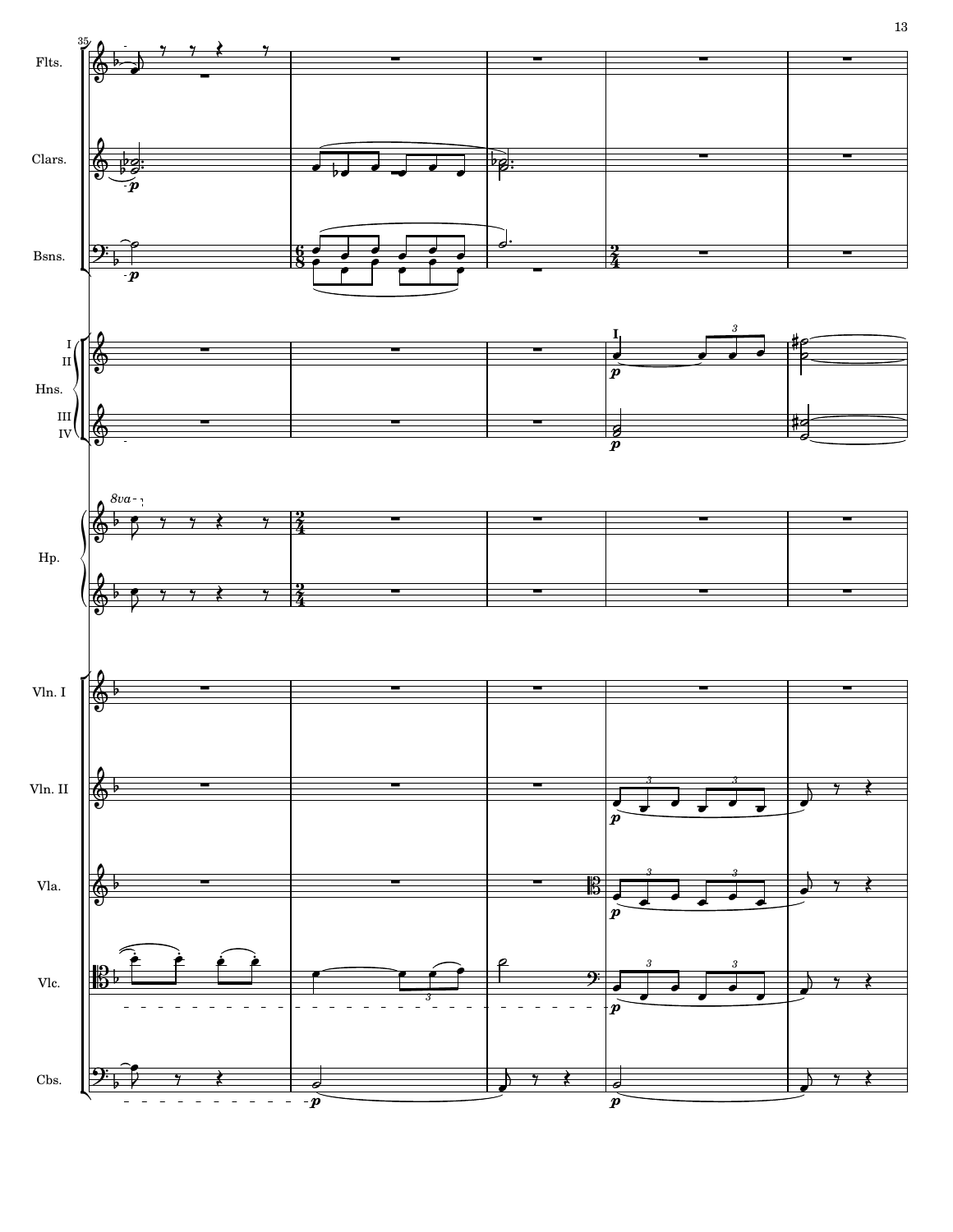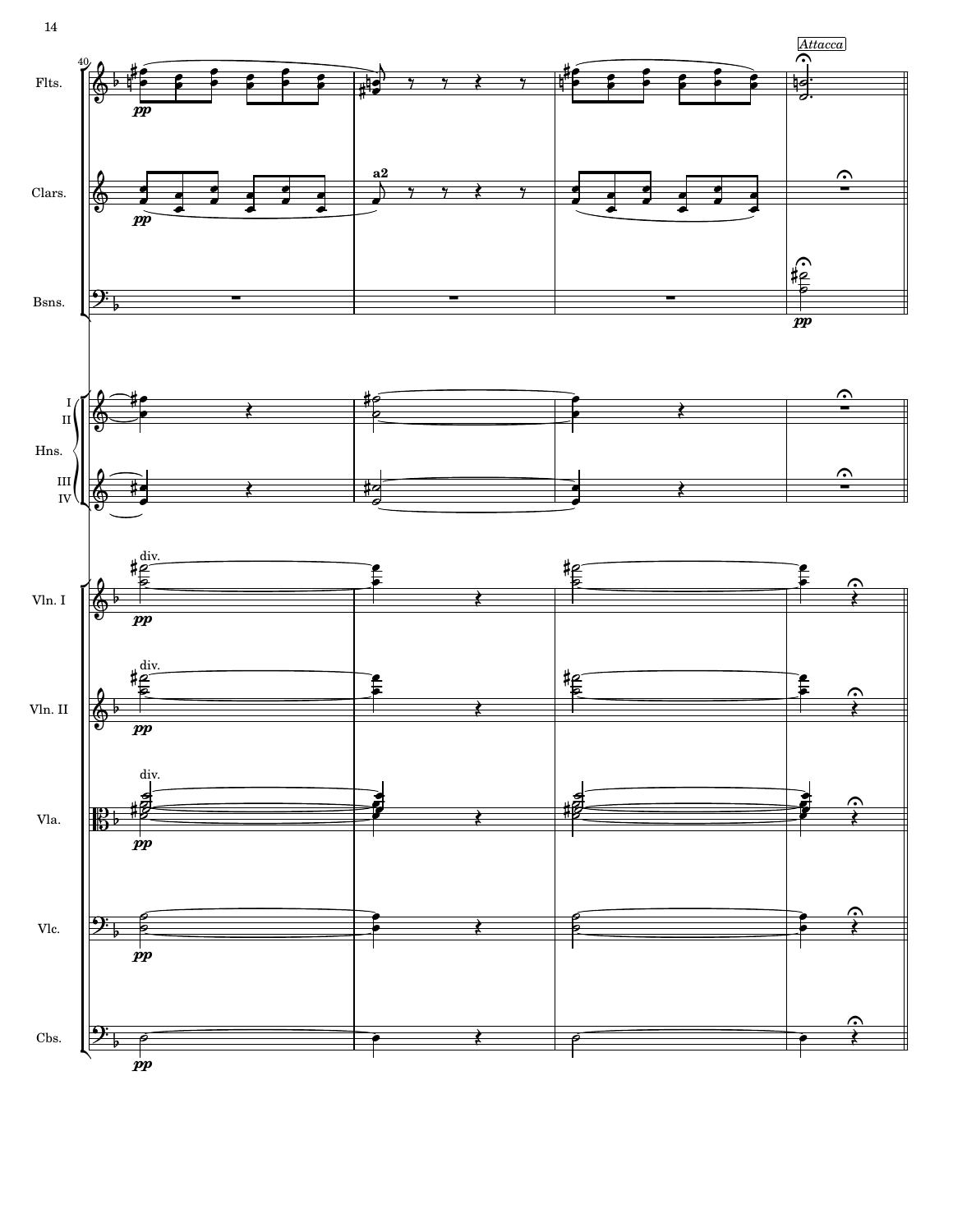# I - Ceremonial Dance

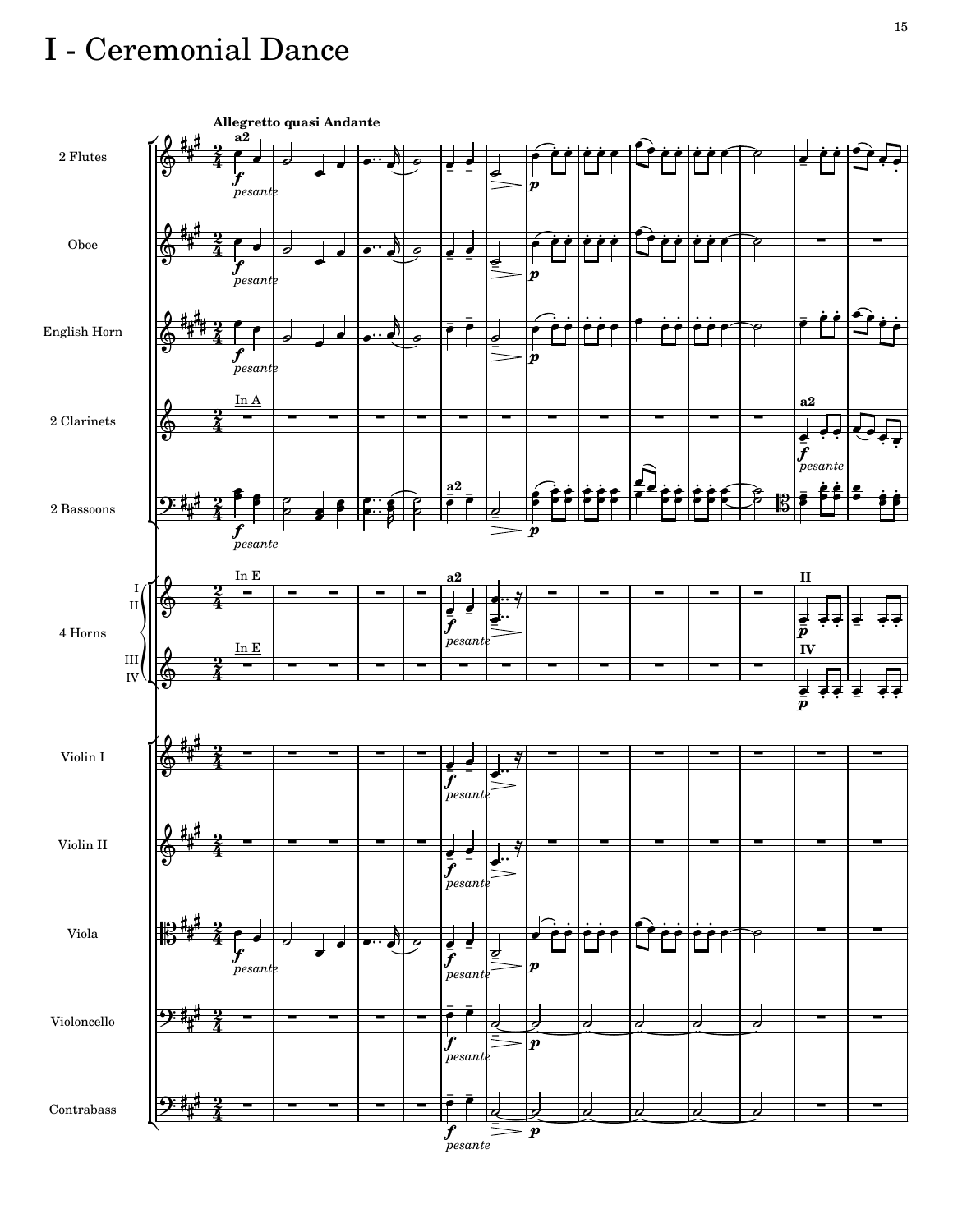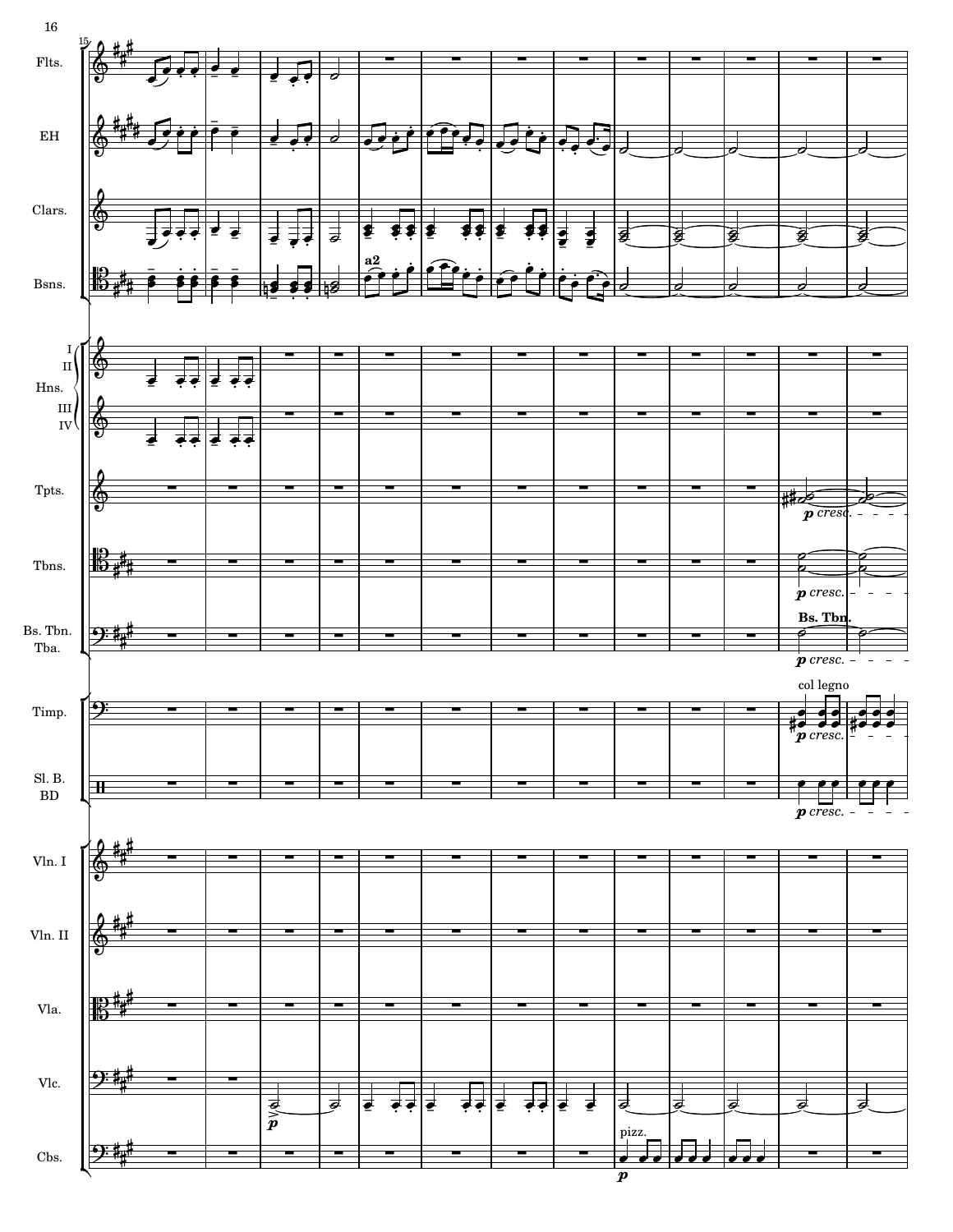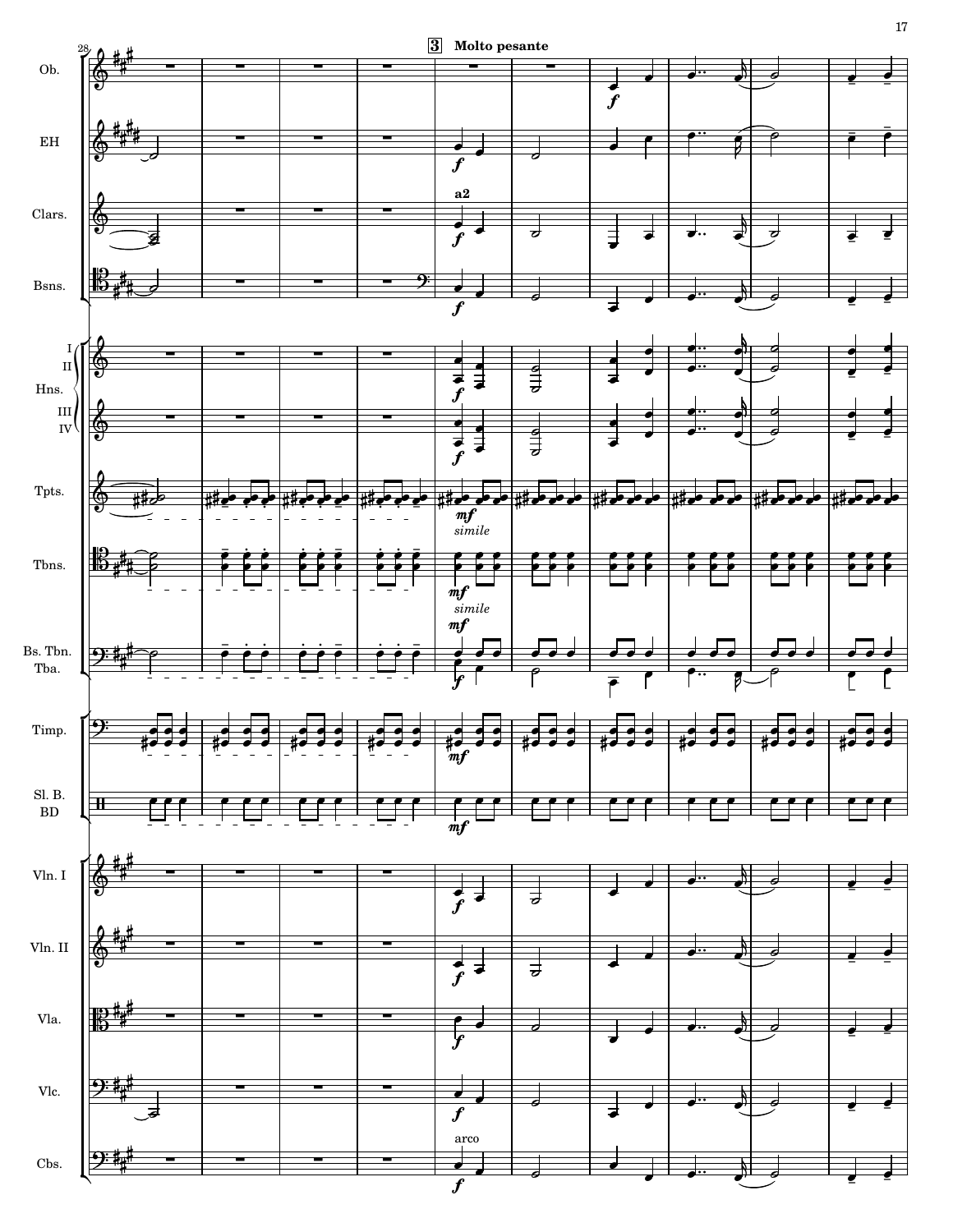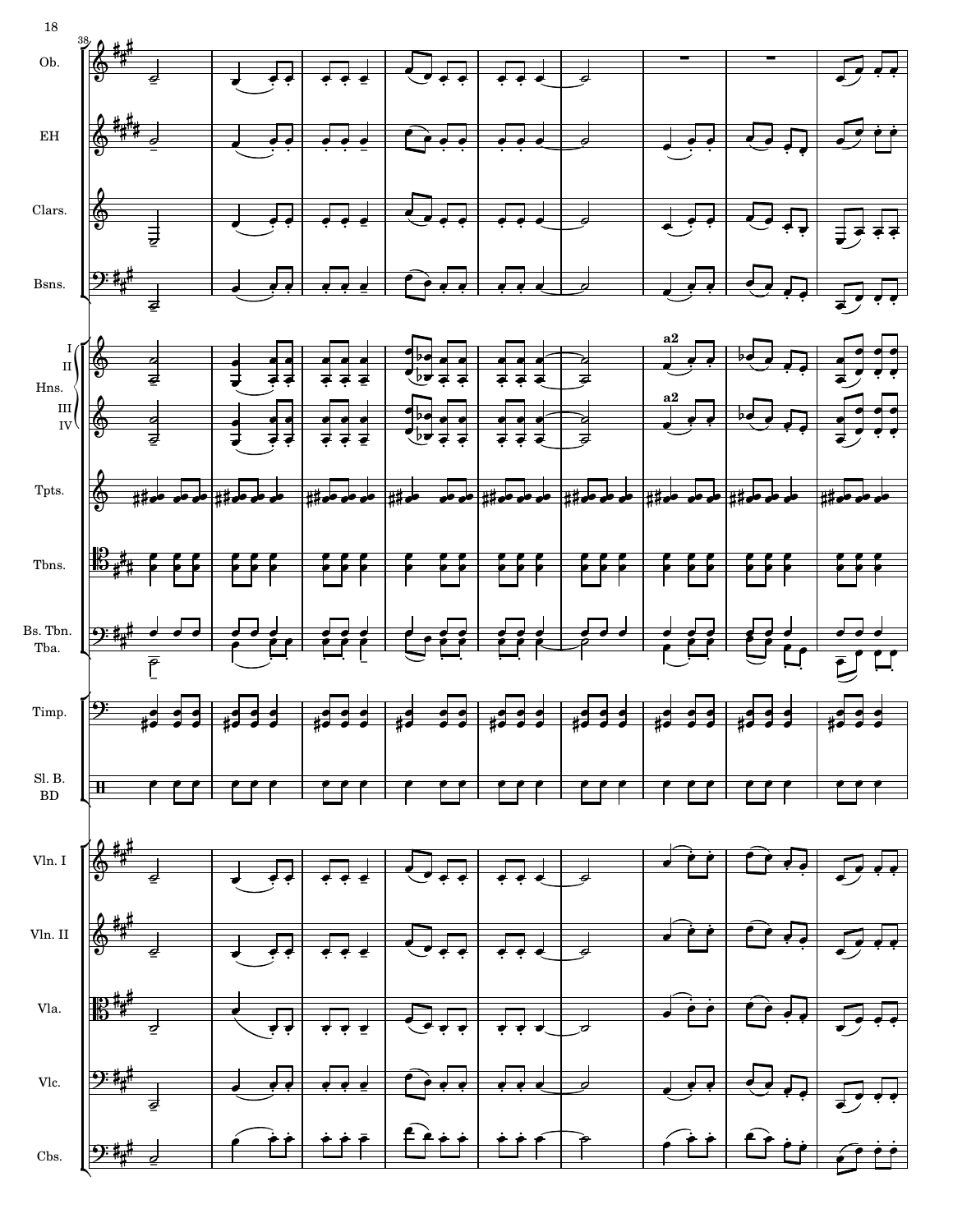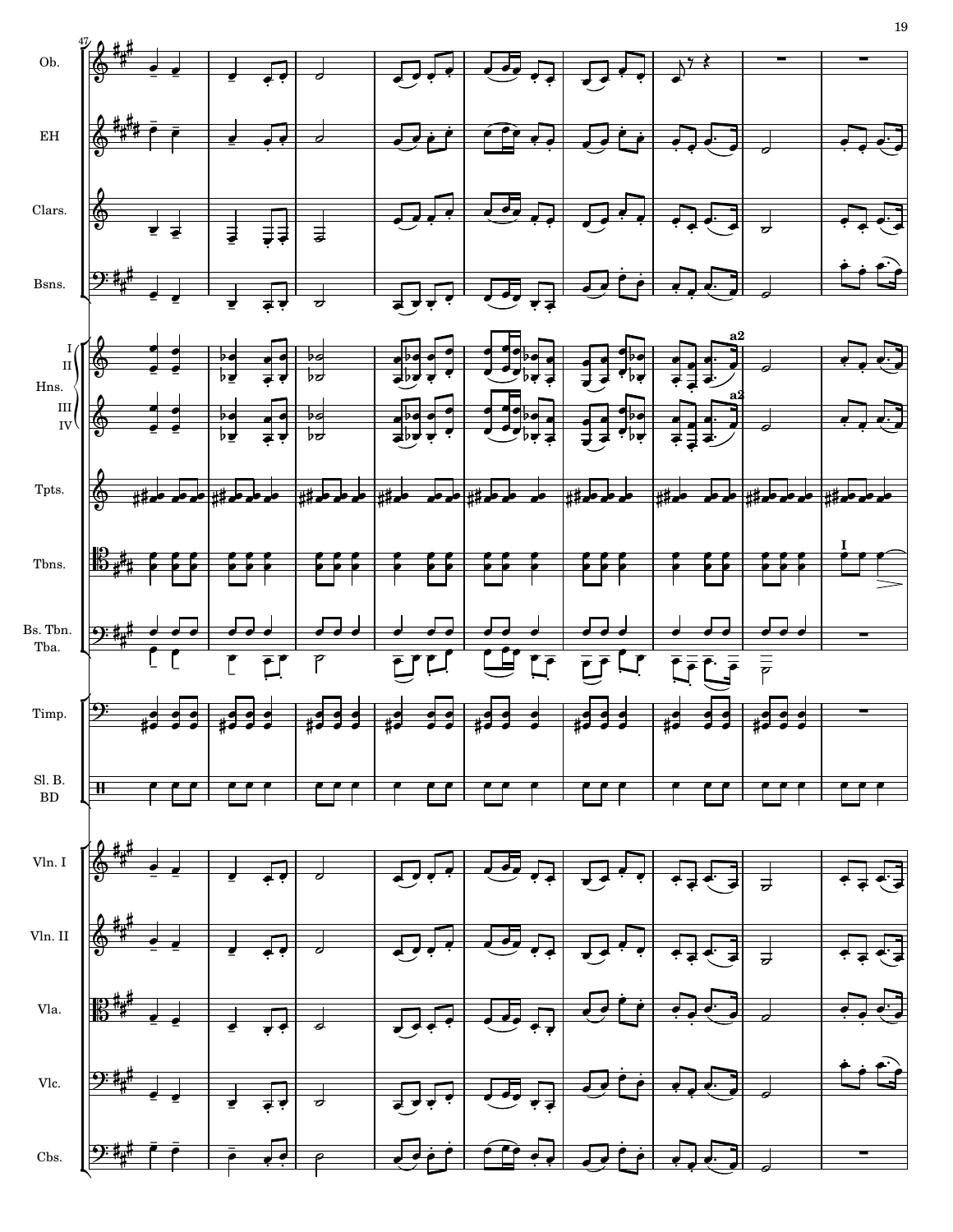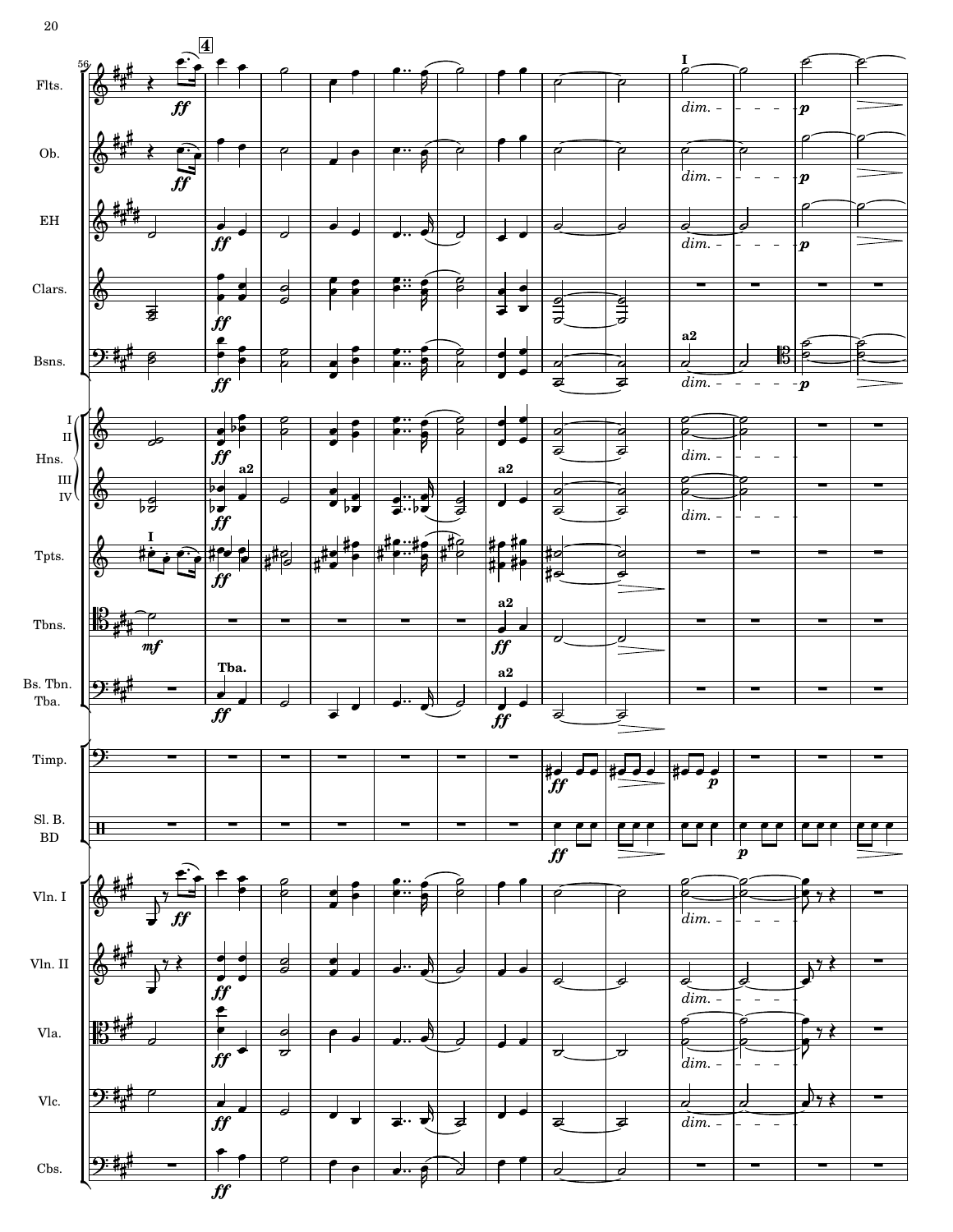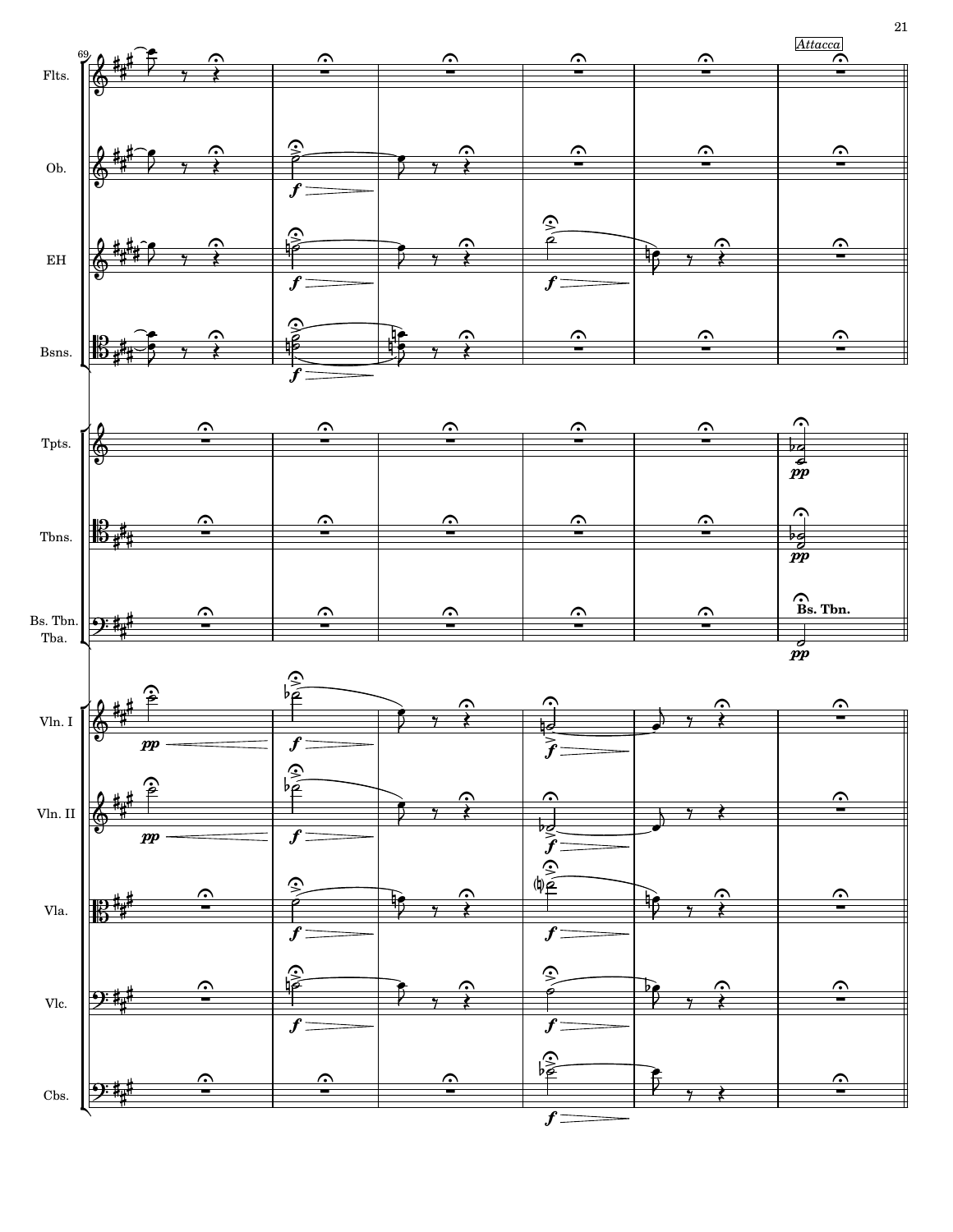### 22 II - Dance of the Marionette

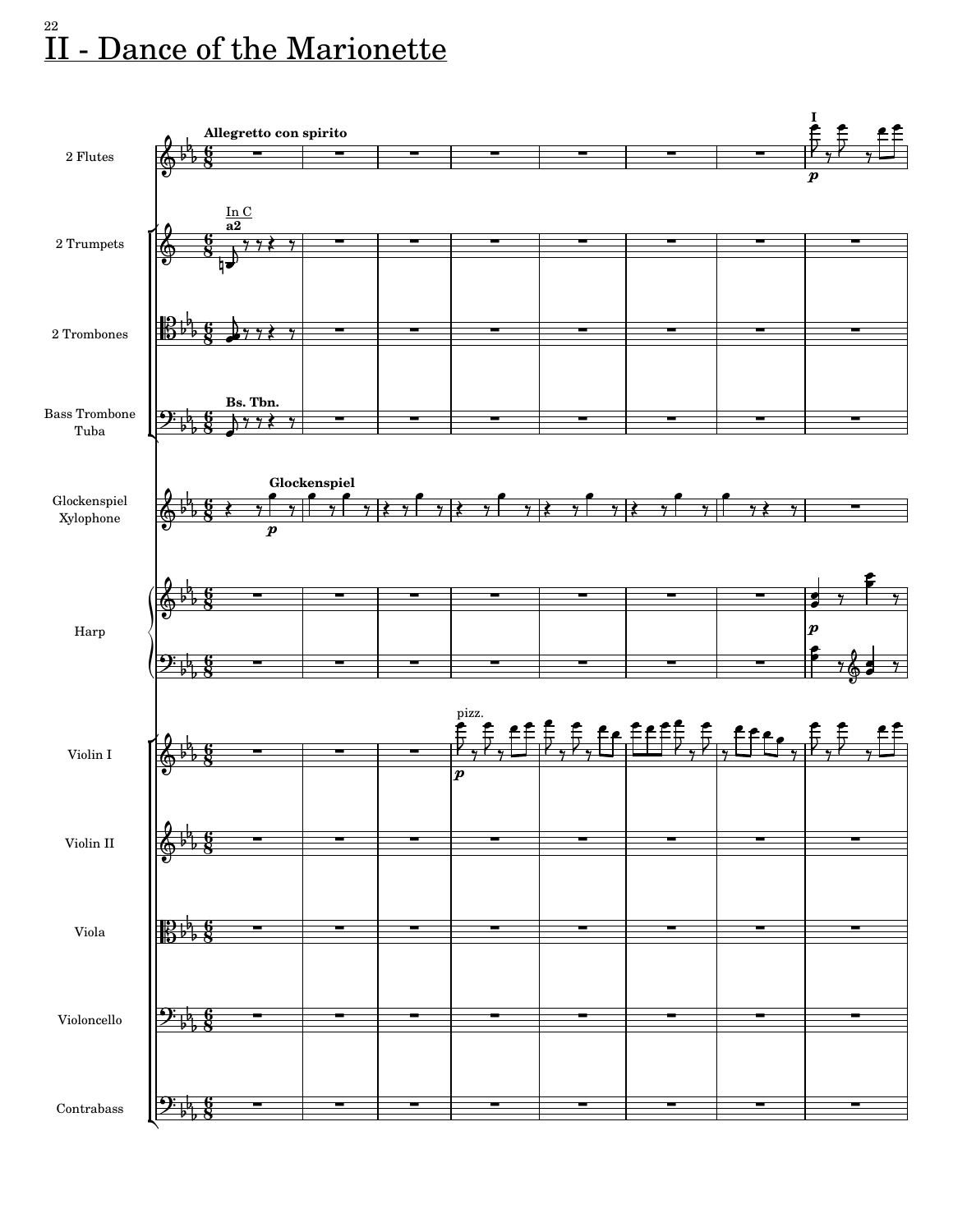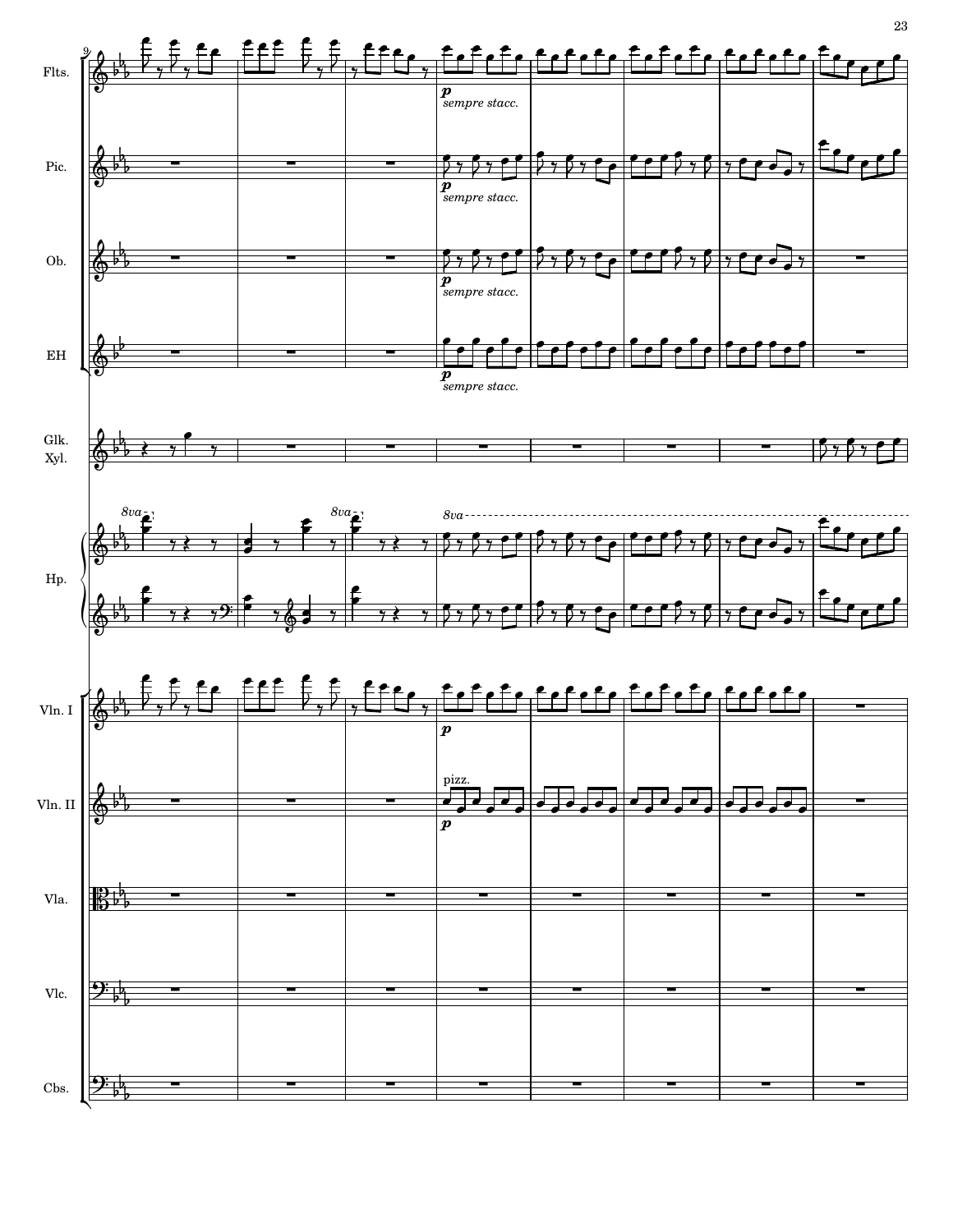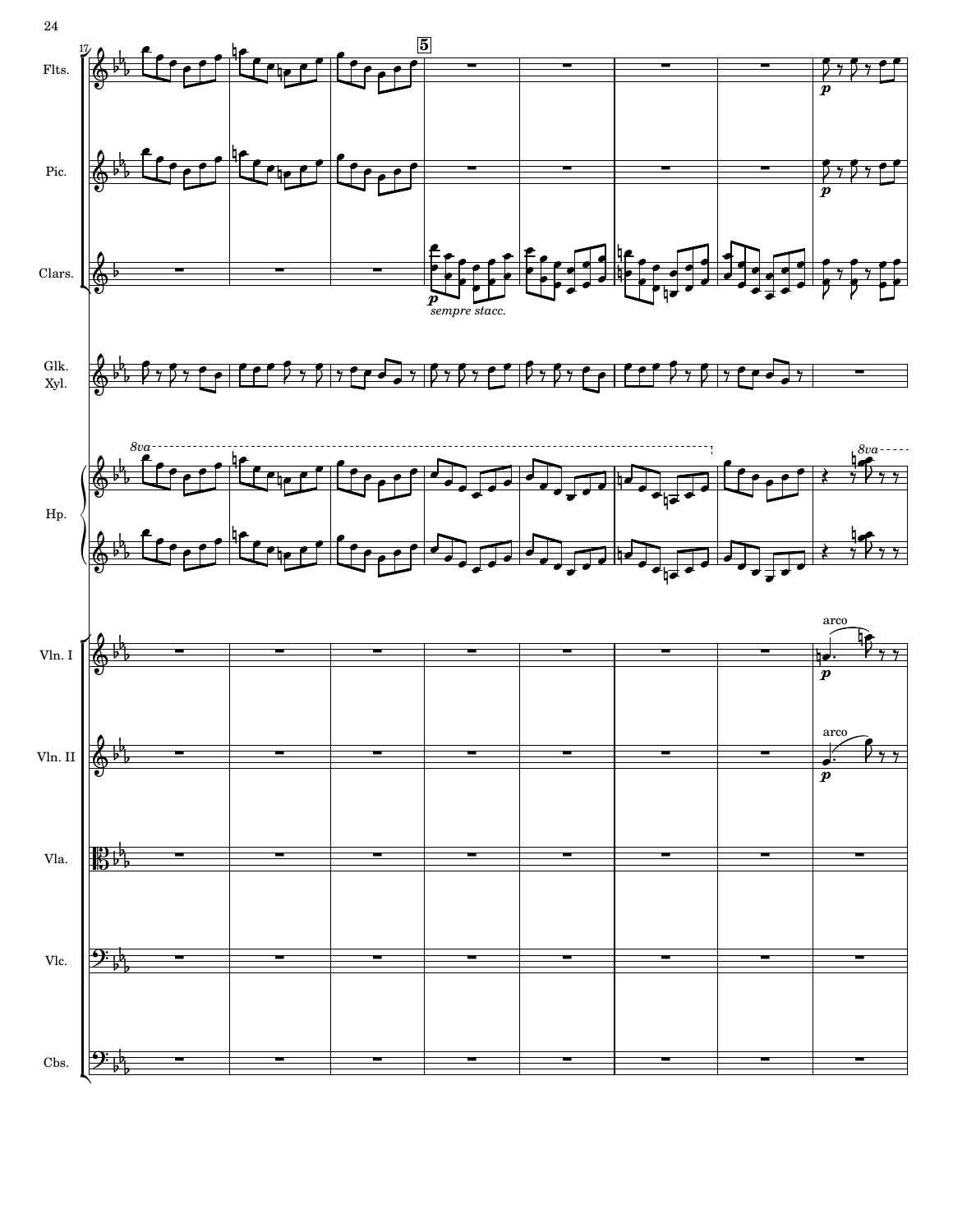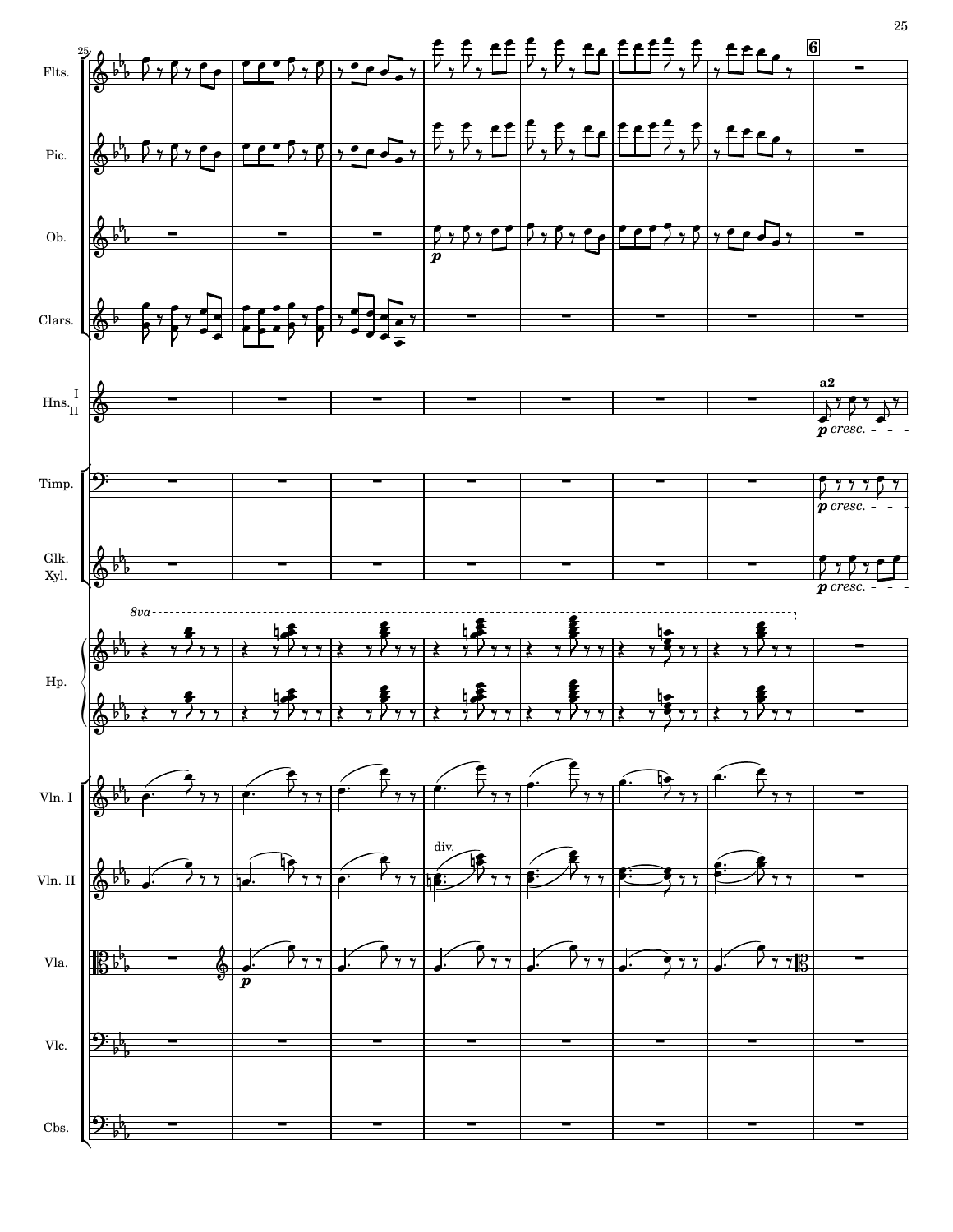

<sup>26</sup>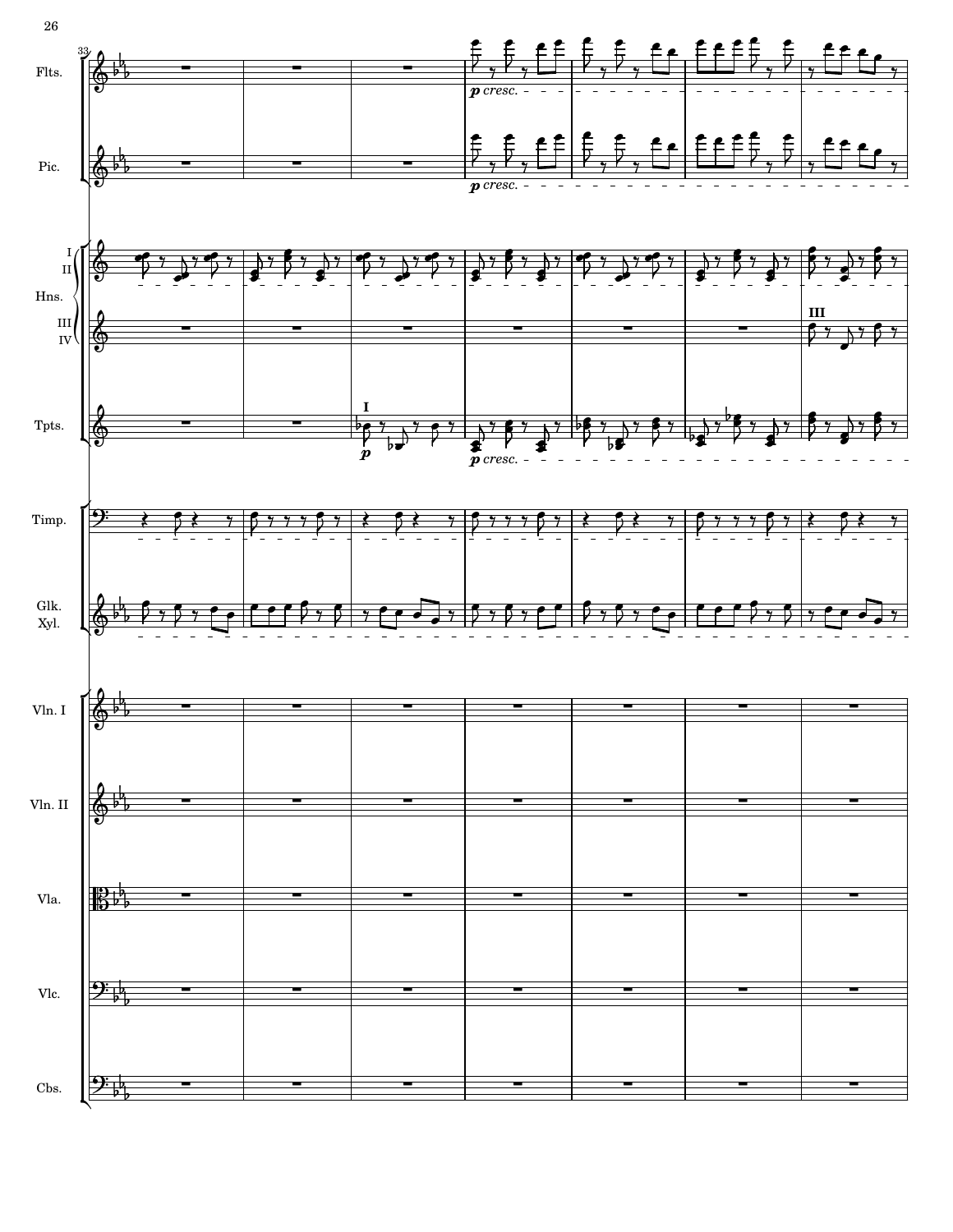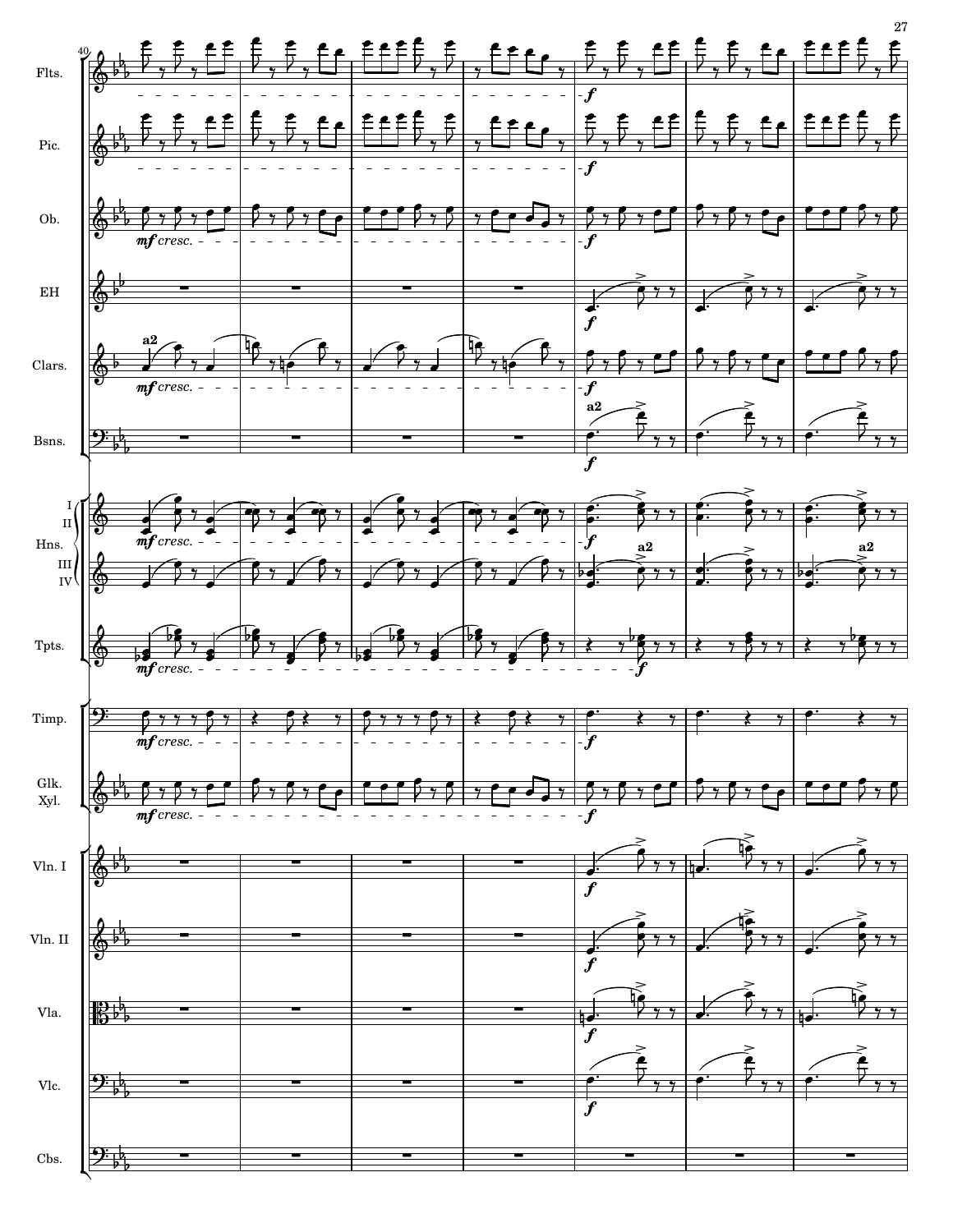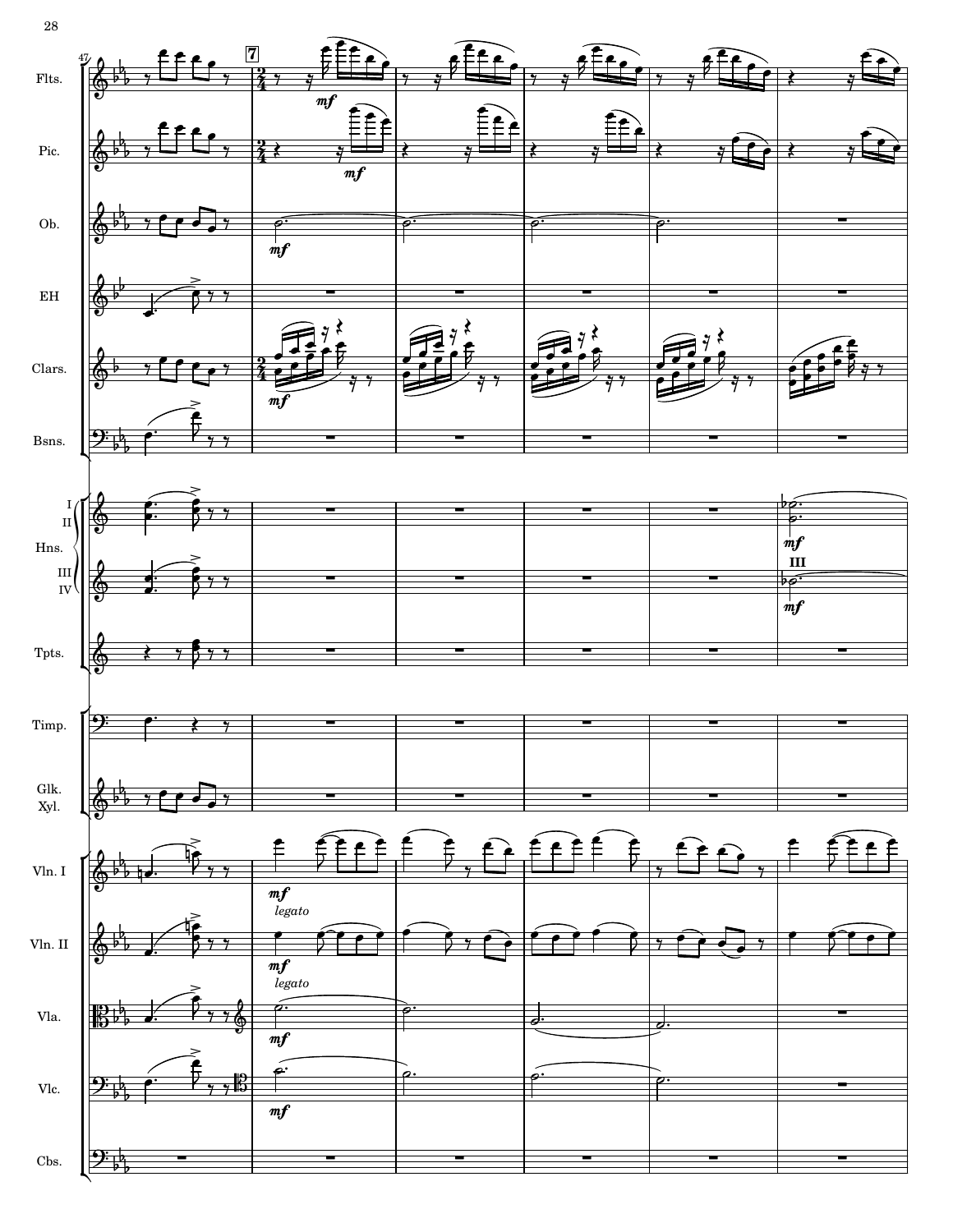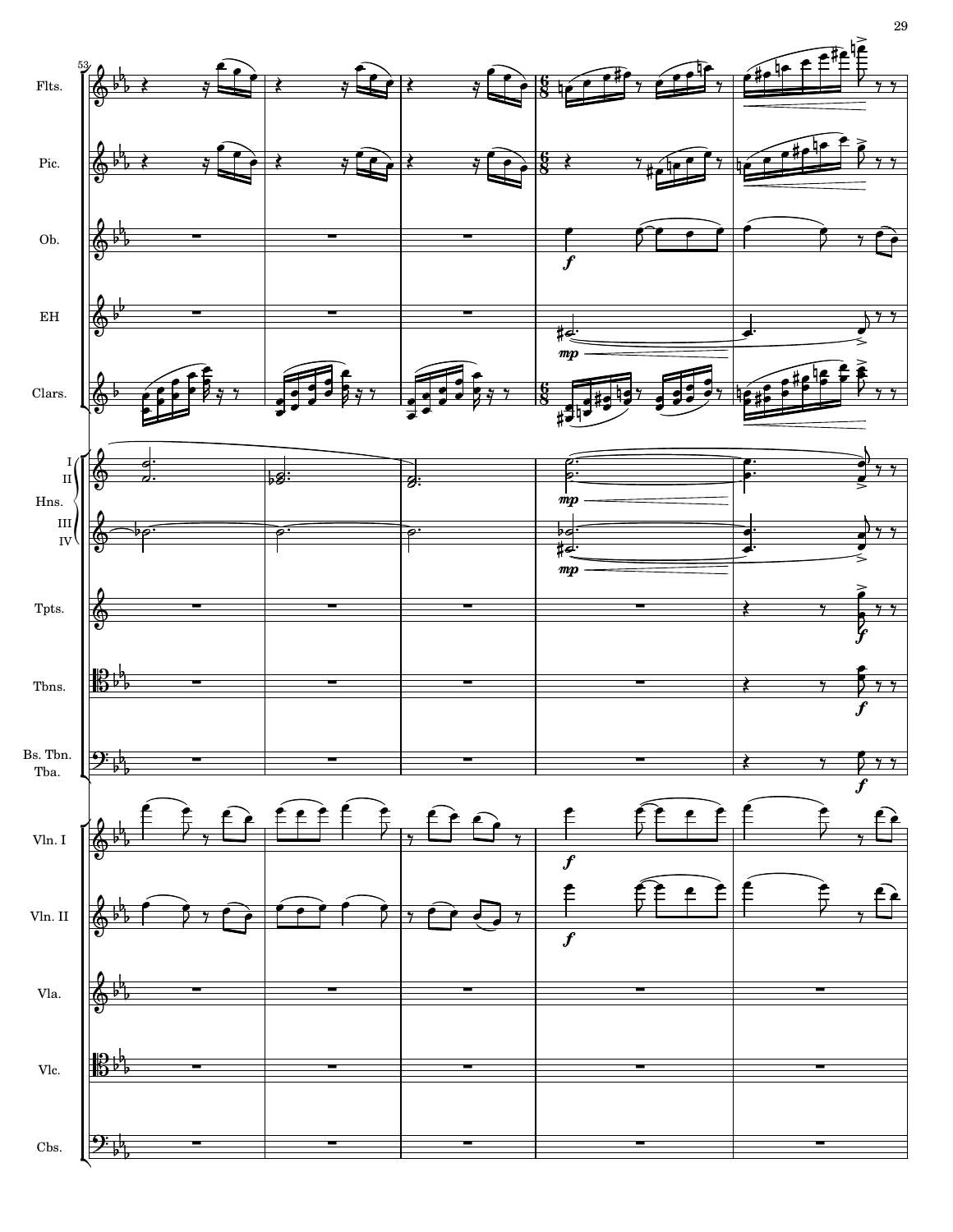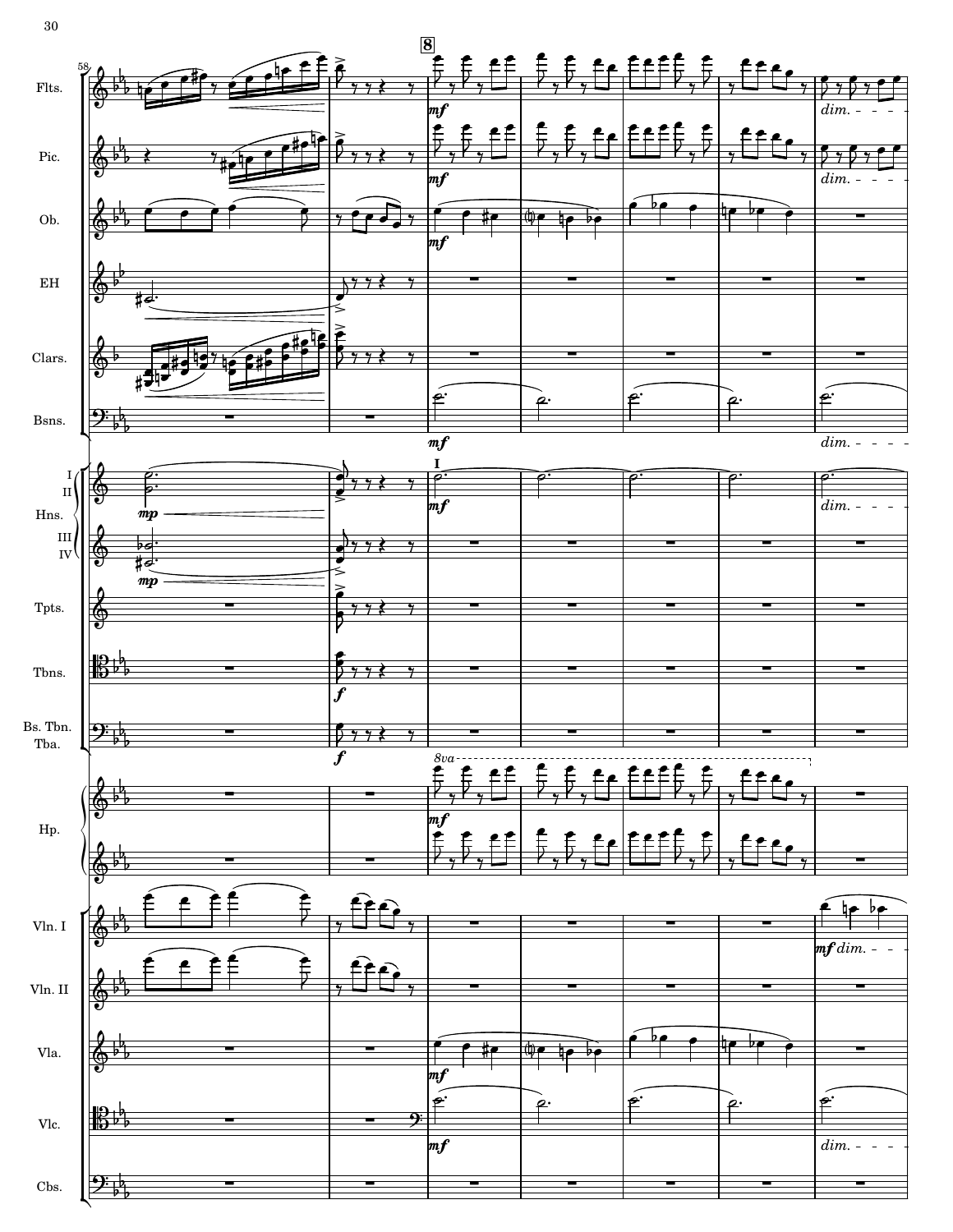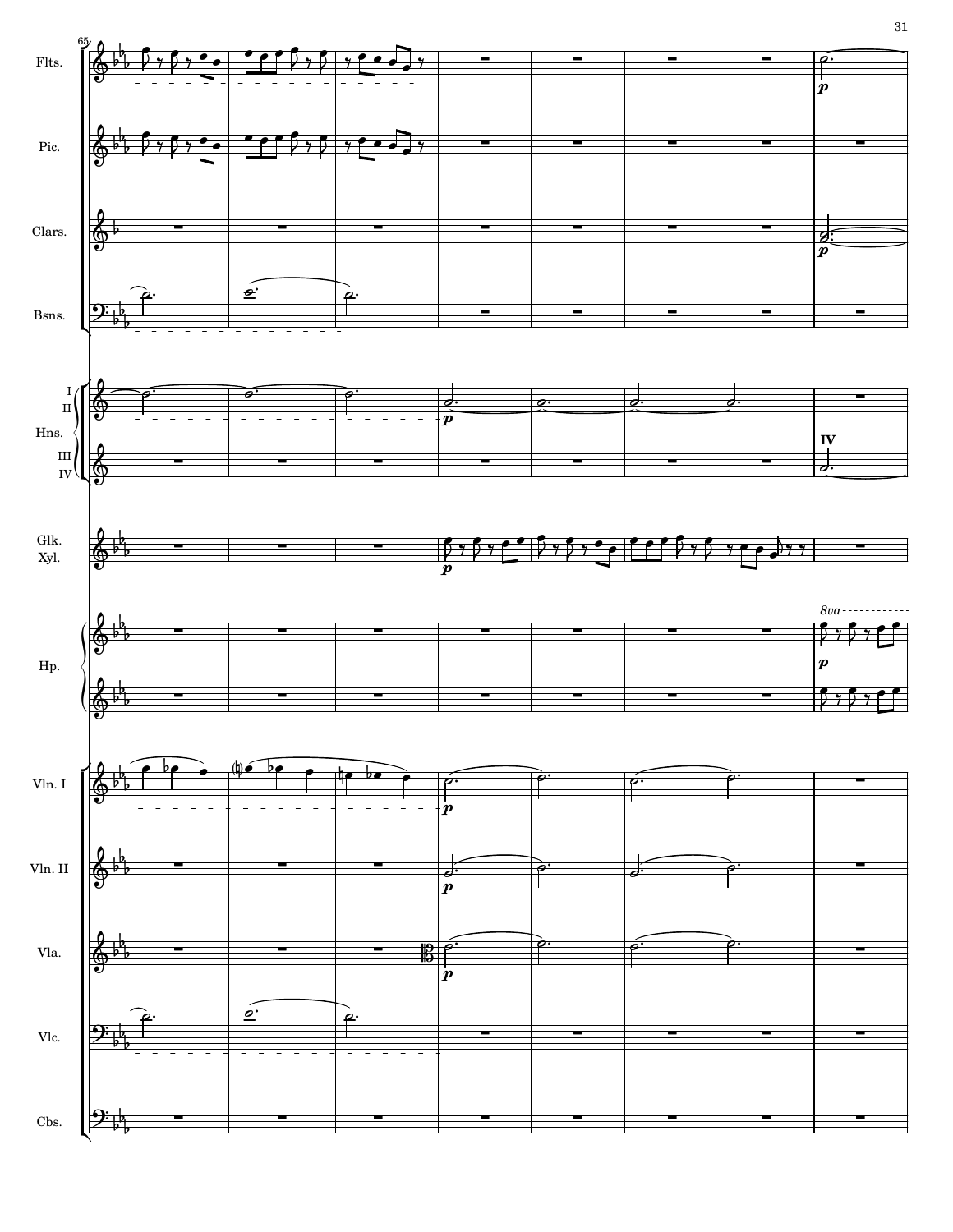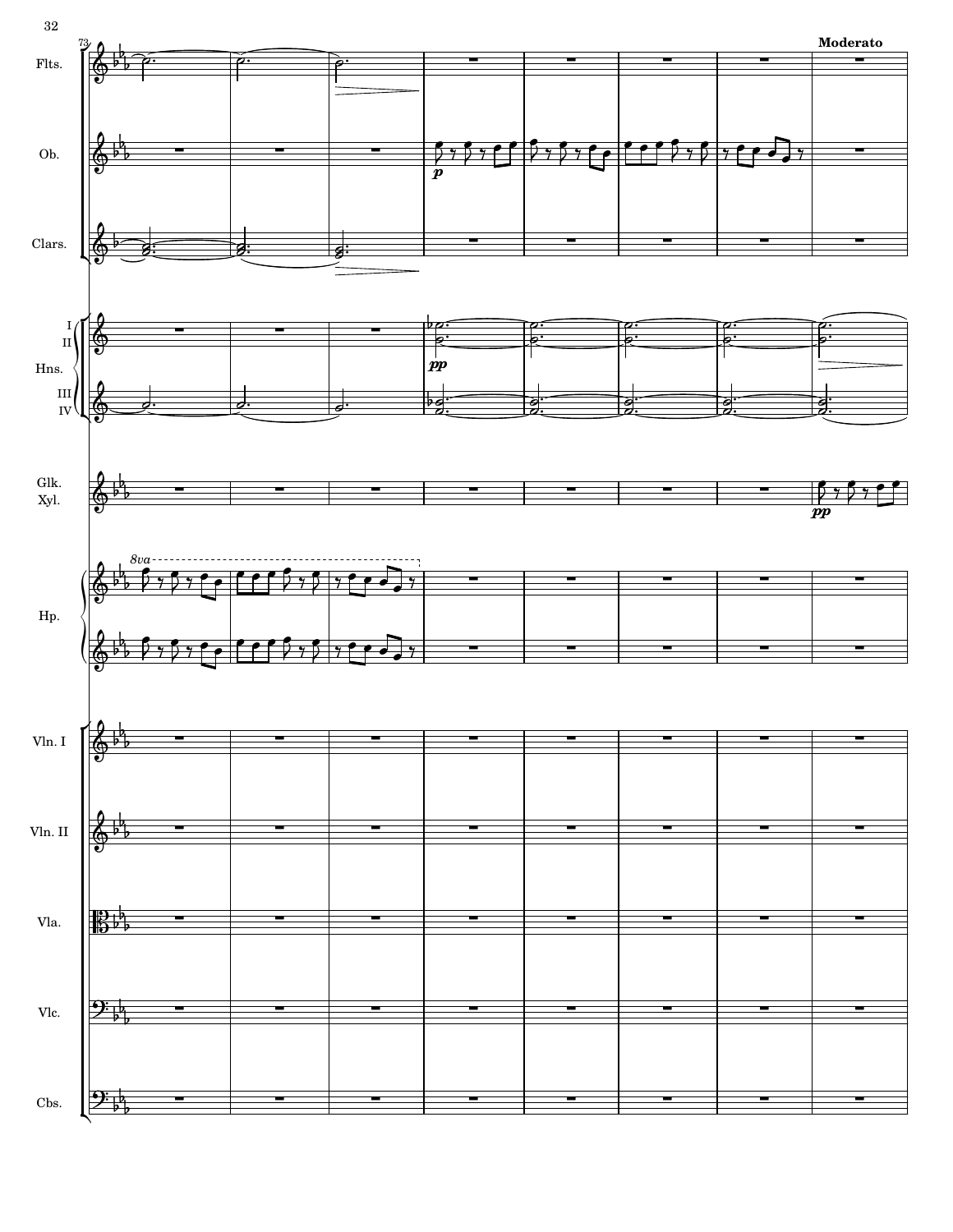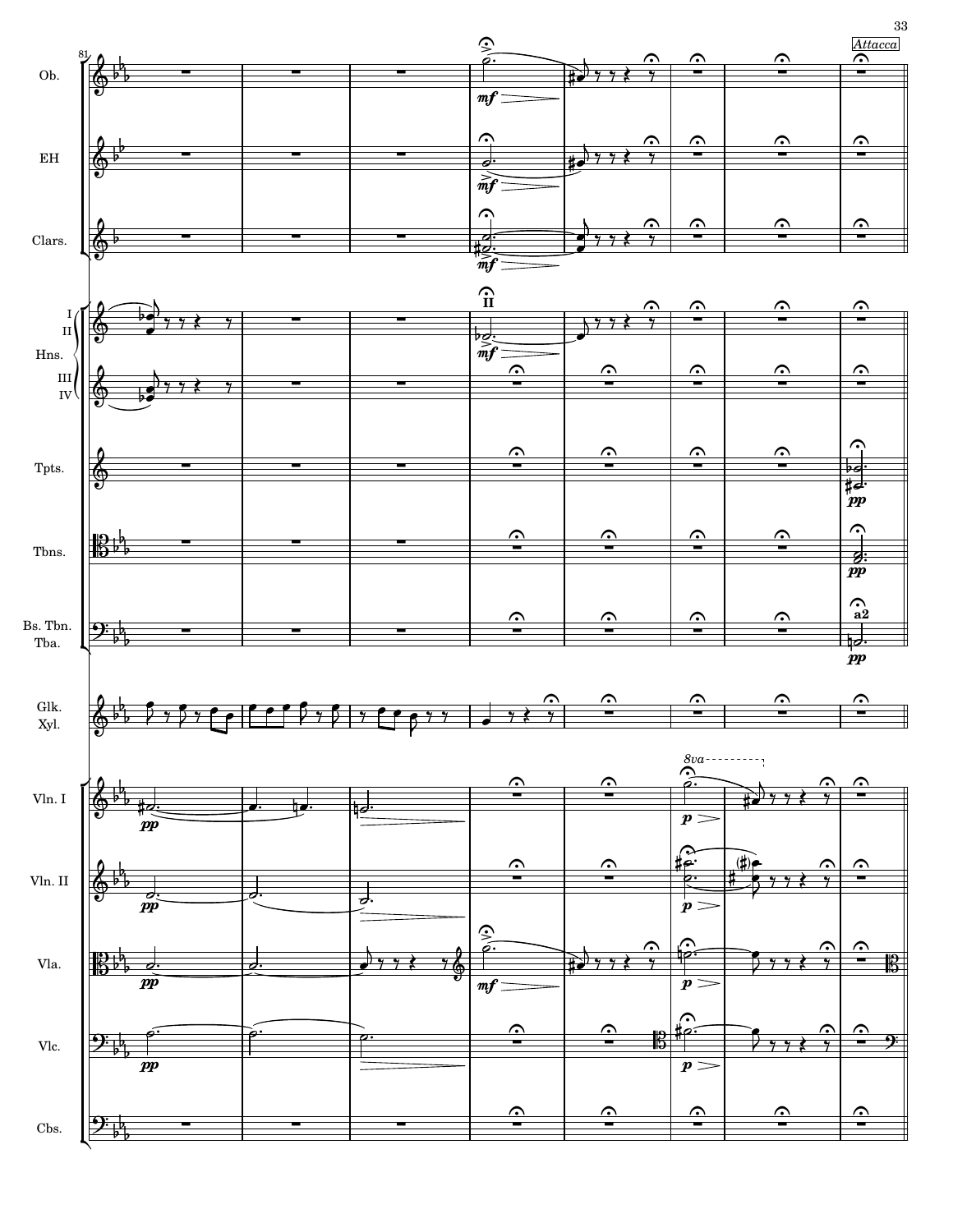#### 34 Interlude - Song of the Fisherman

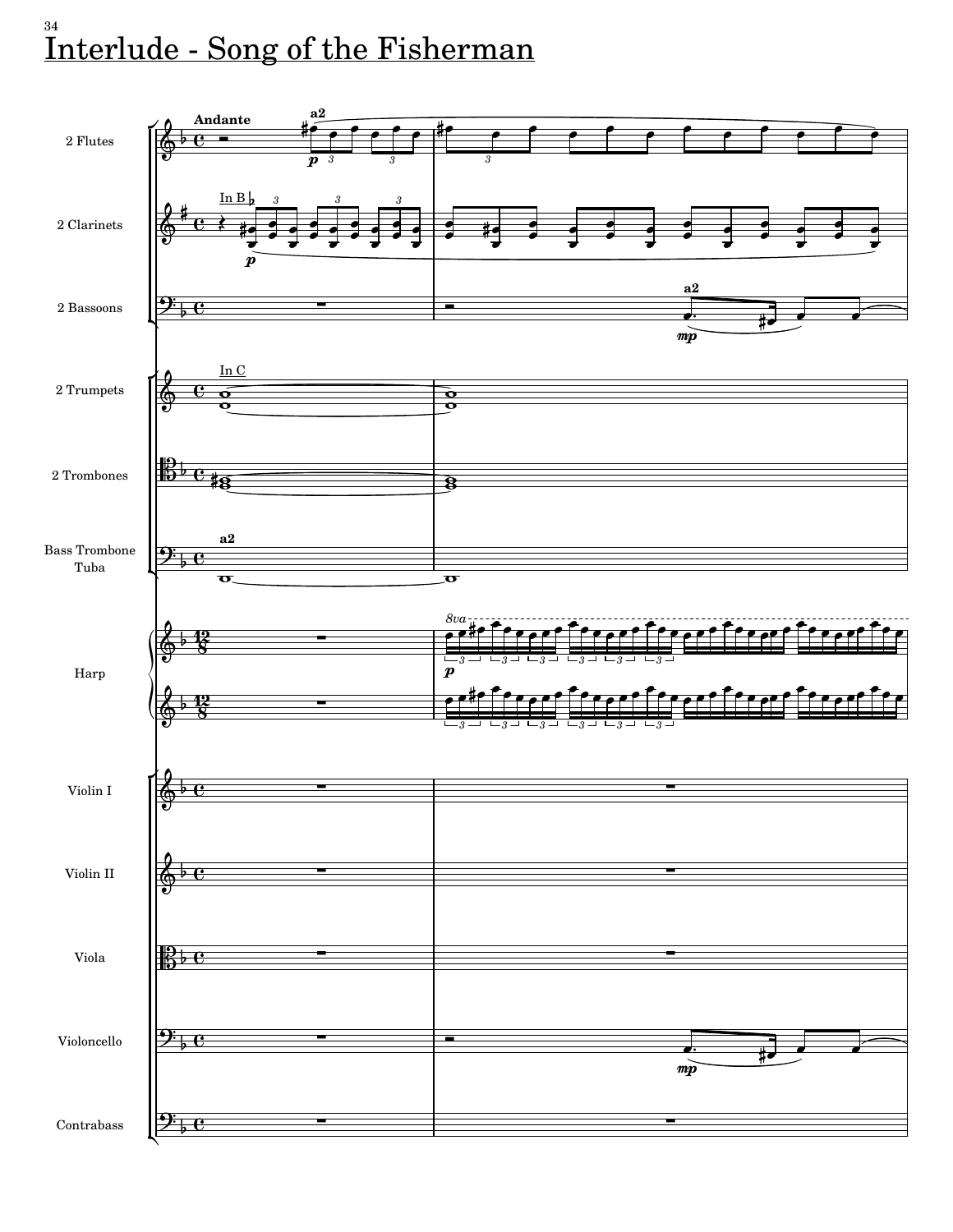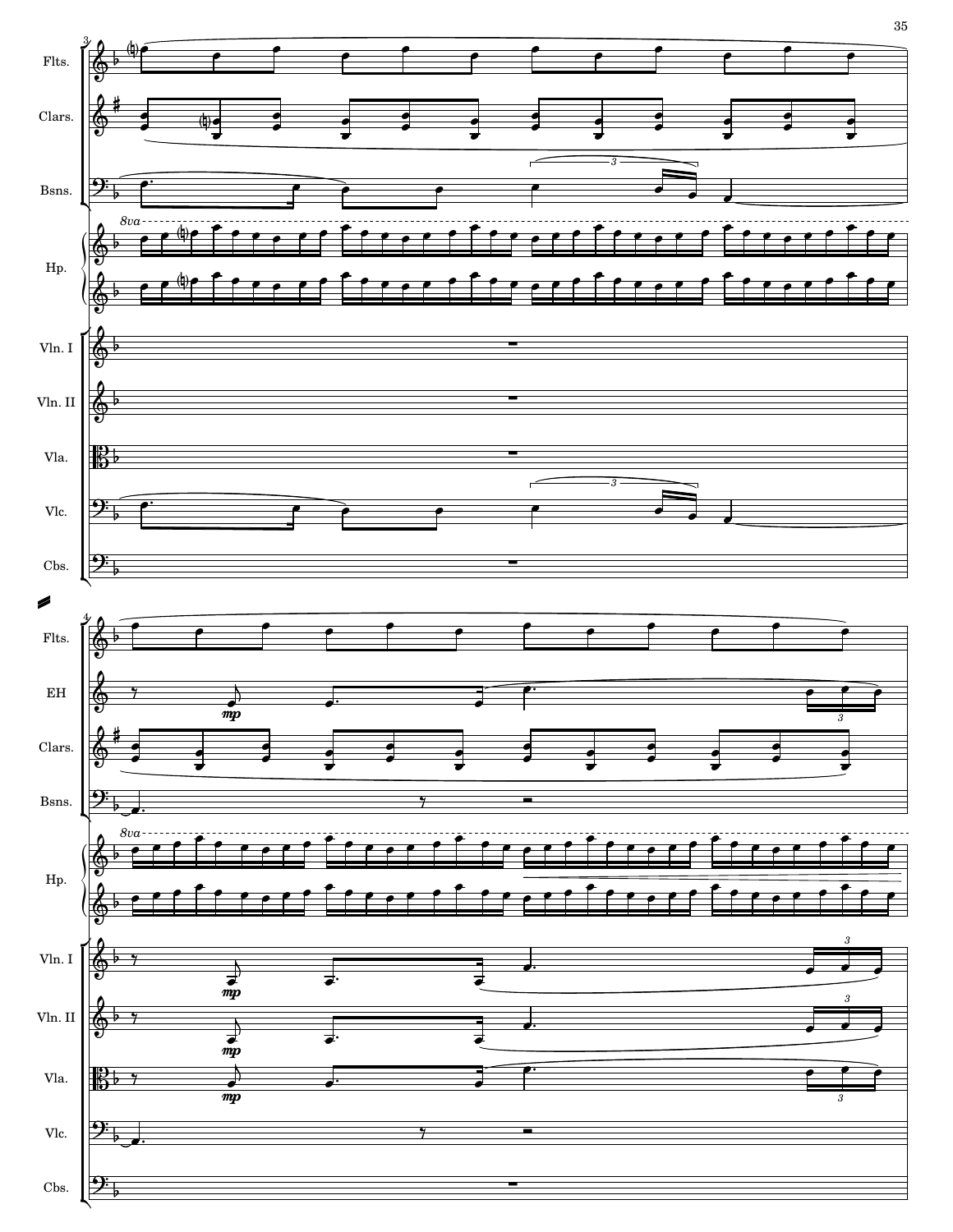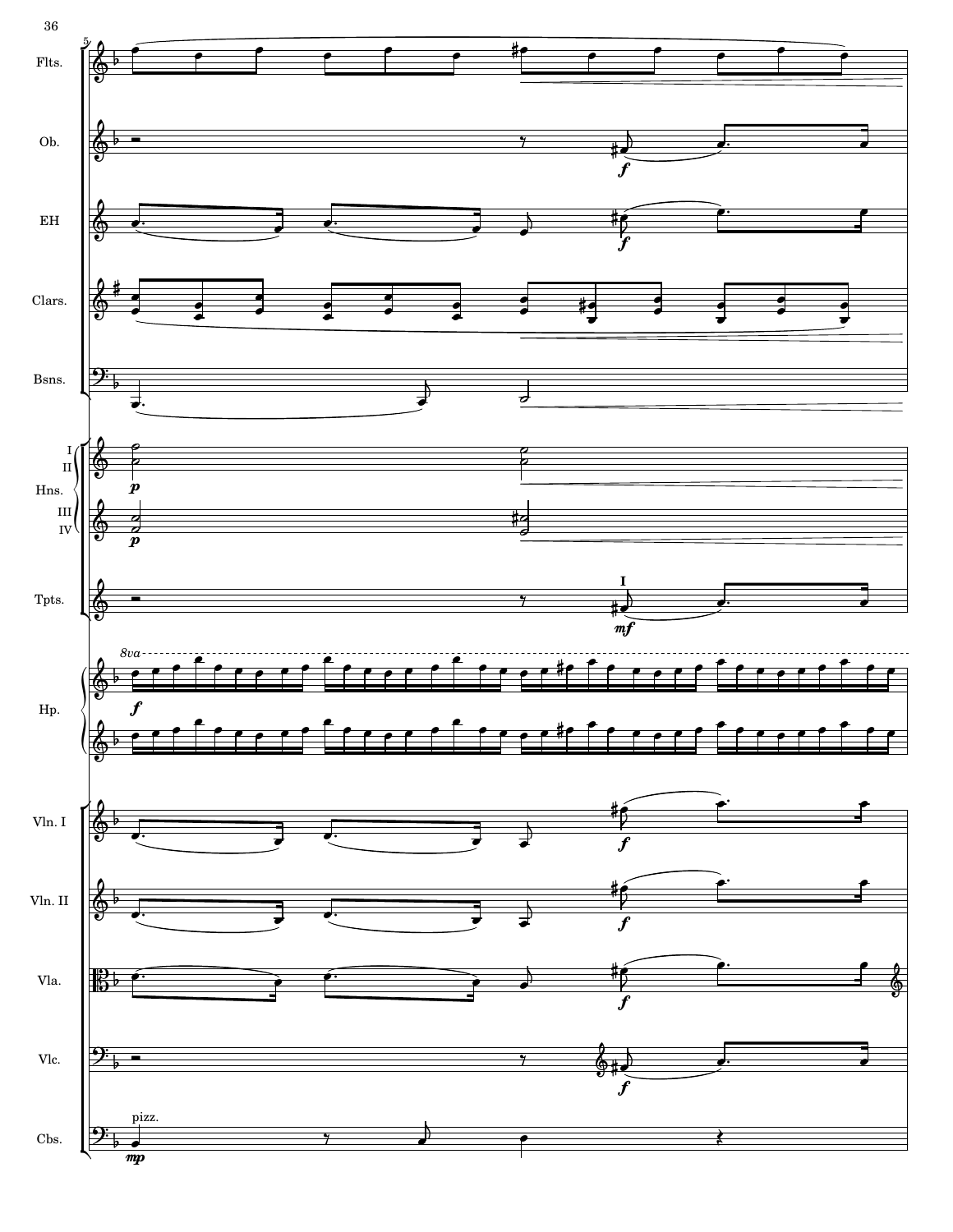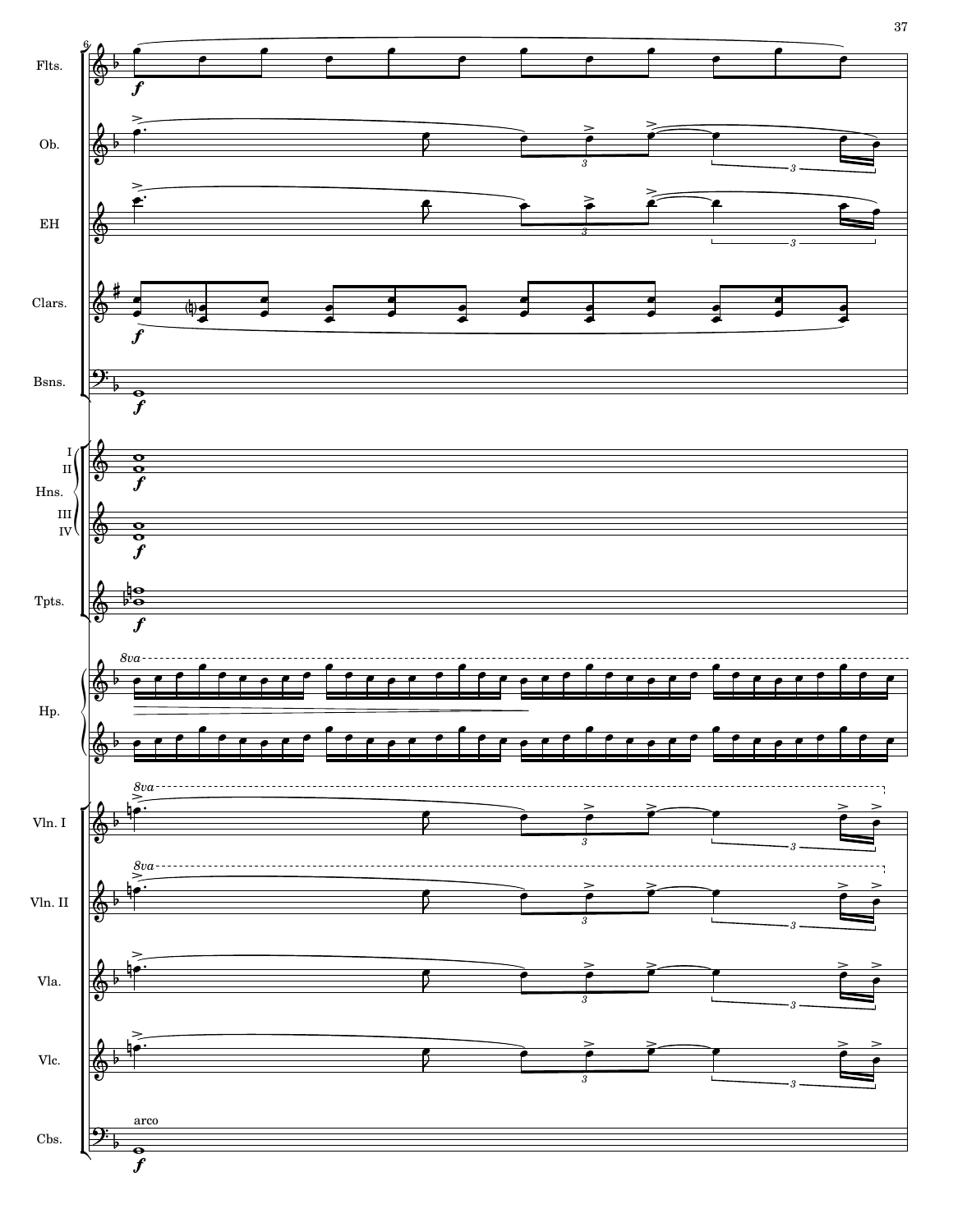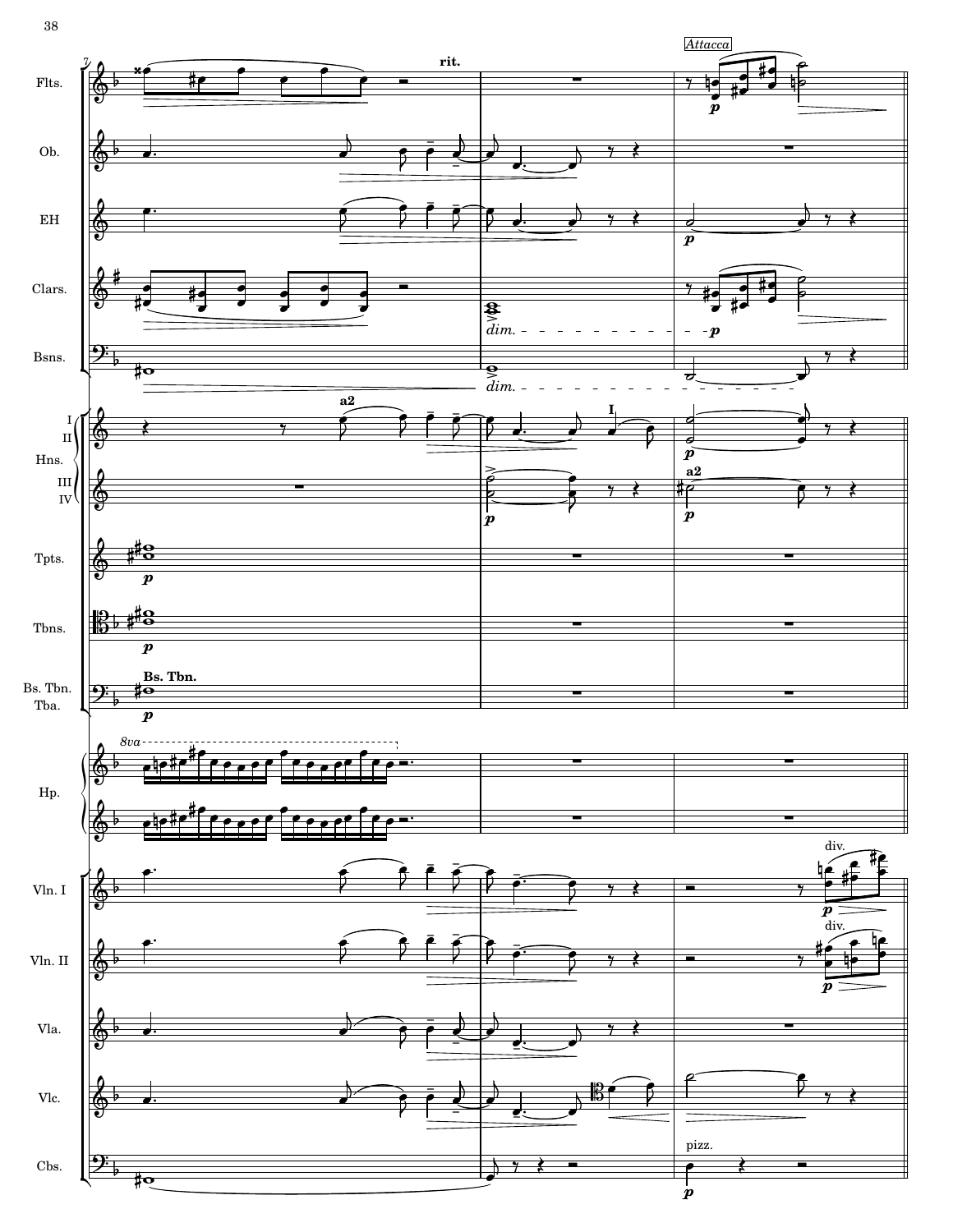## III - Dance Under the Cherry Tree

![](_page_38_Figure_1.jpeg)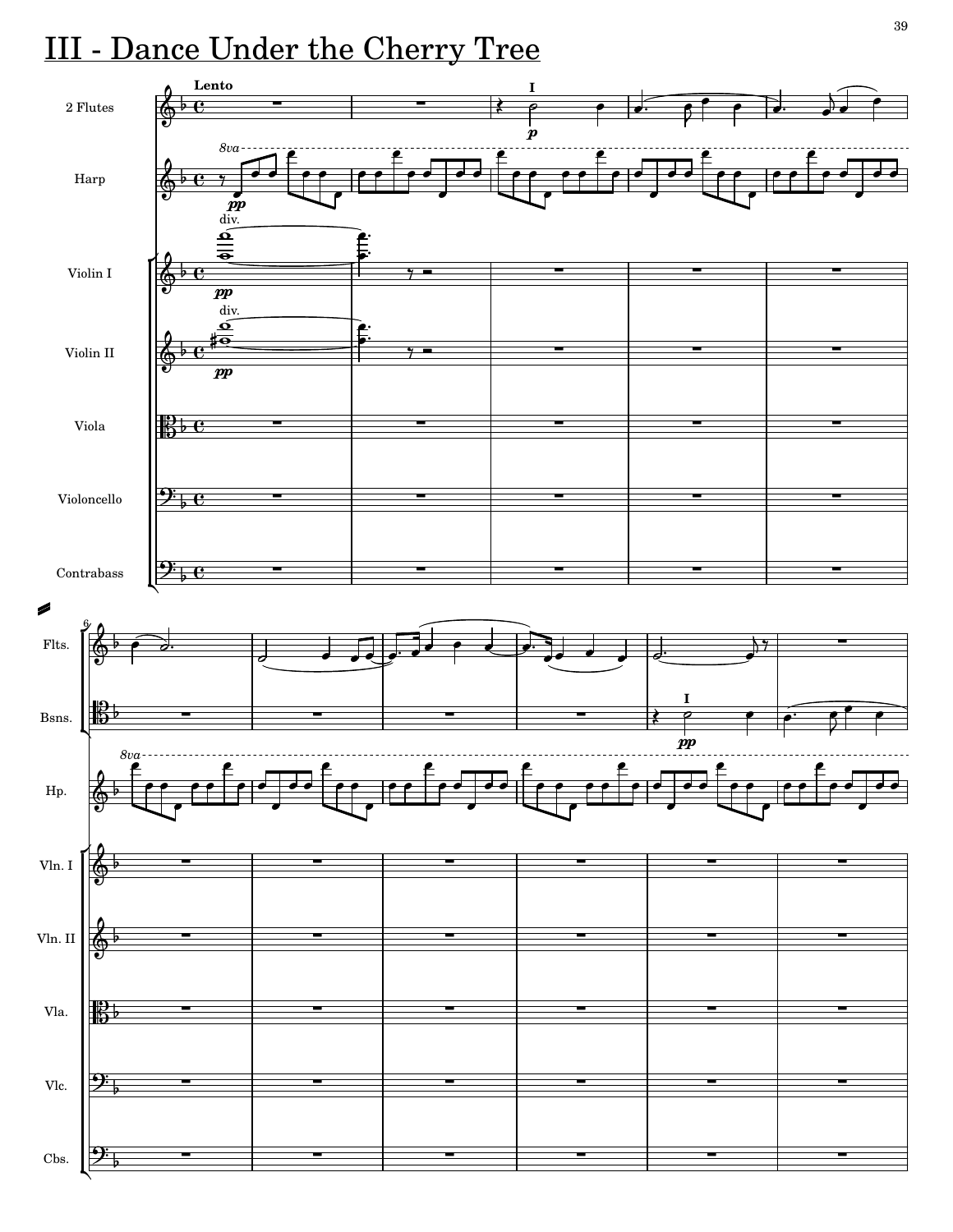![](_page_39_Figure_0.jpeg)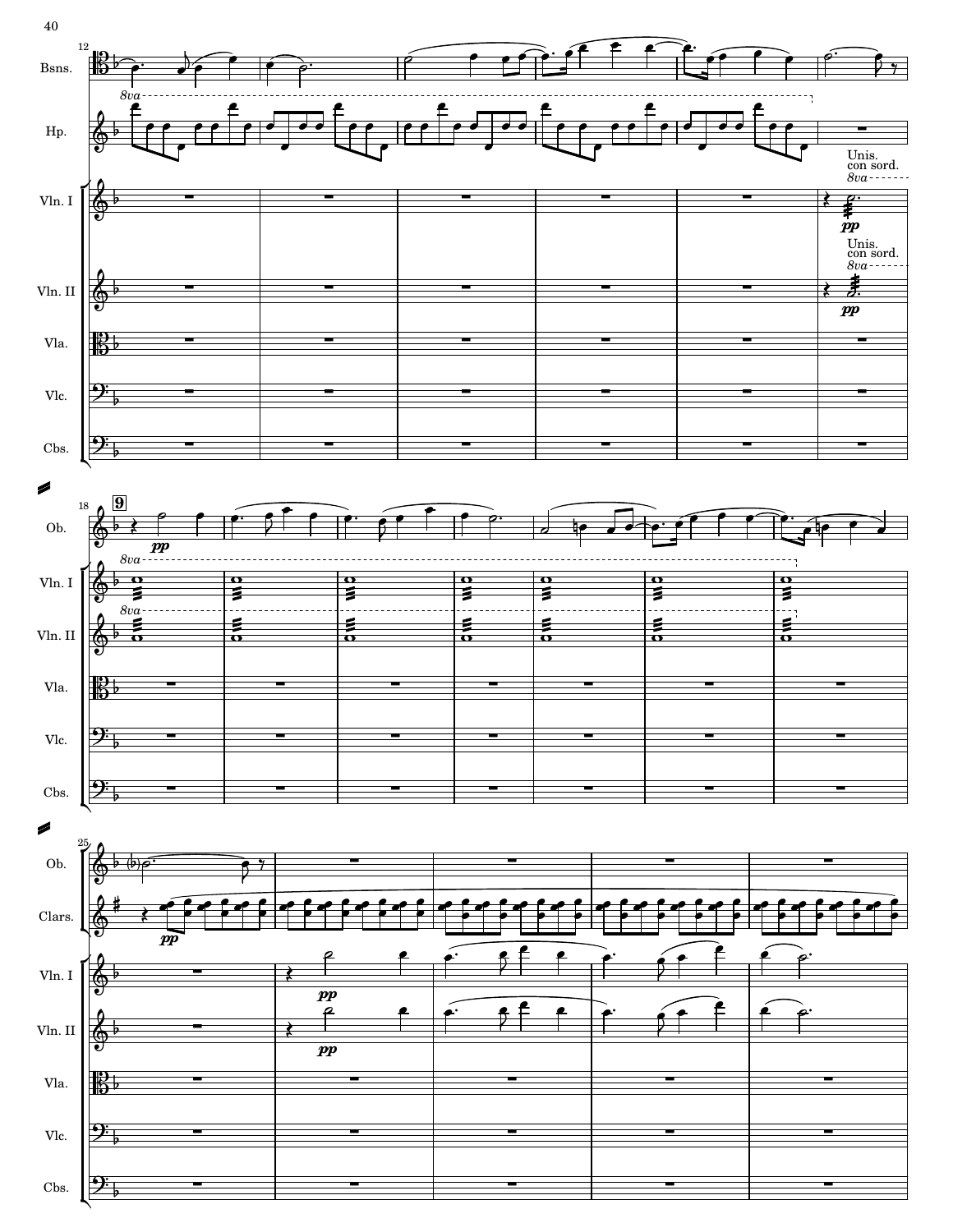![](_page_40_Figure_0.jpeg)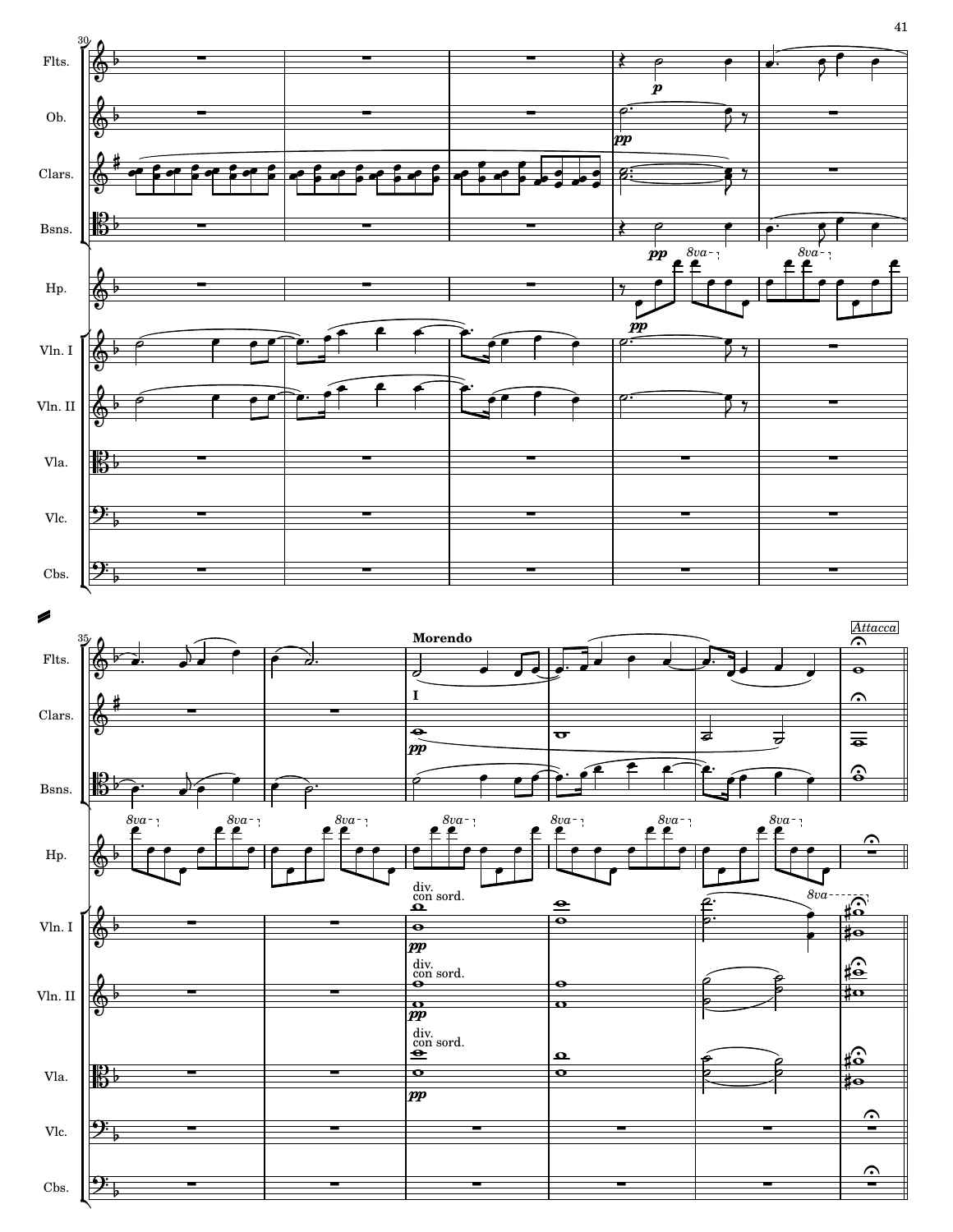### 42 IV - Finale - Dance of the Wolves

![](_page_41_Figure_1.jpeg)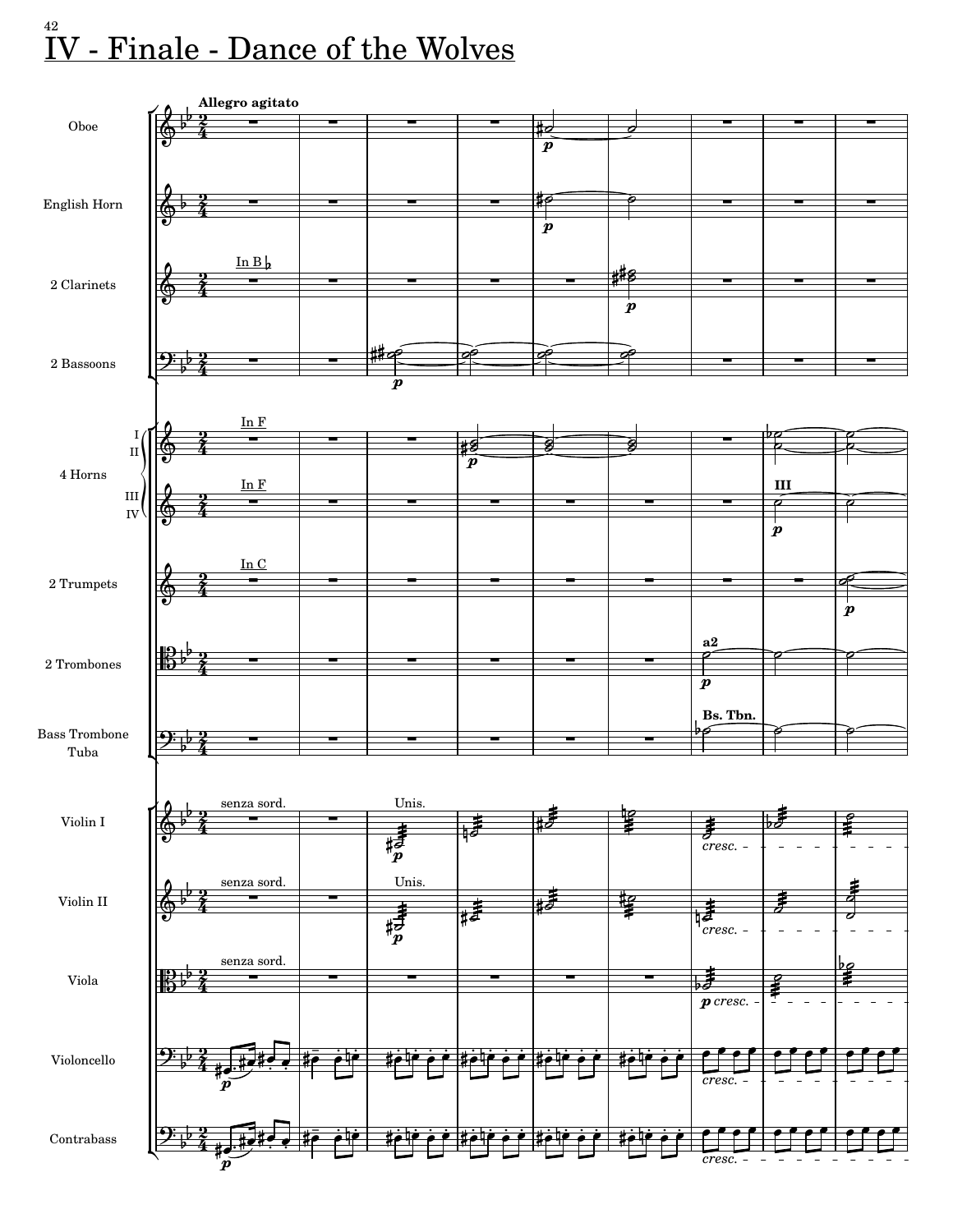![](_page_42_Figure_0.jpeg)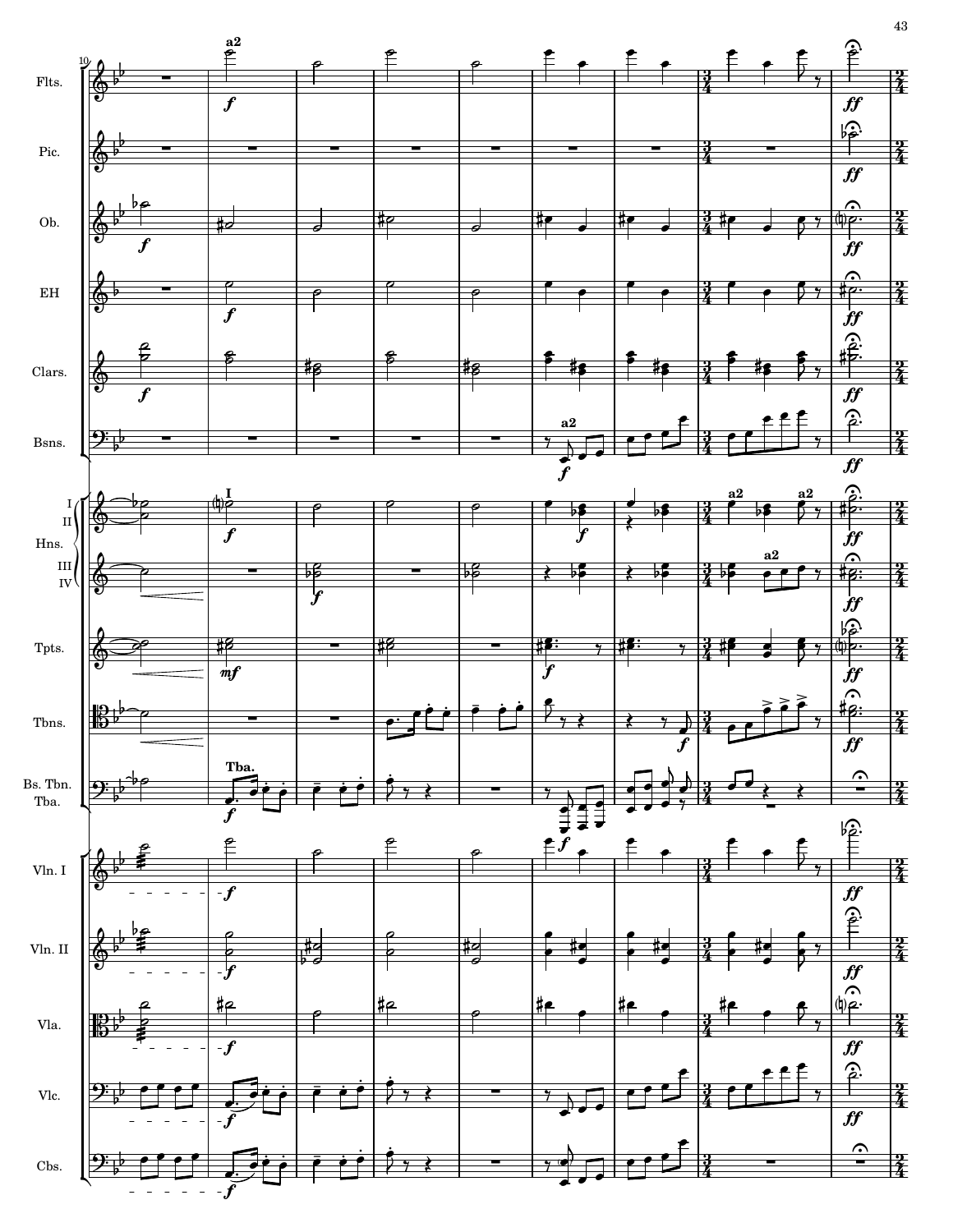![](_page_43_Figure_0.jpeg)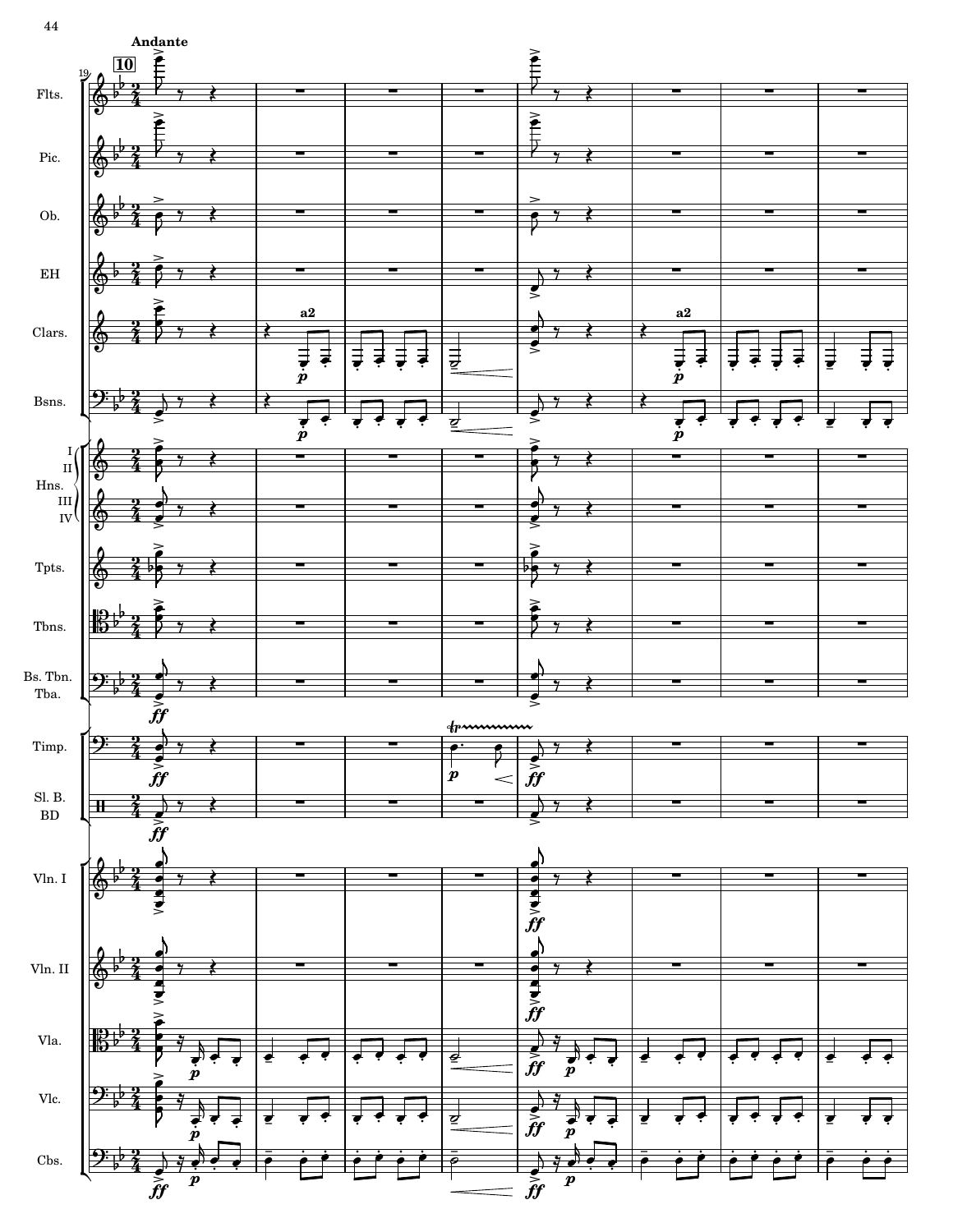![](_page_44_Figure_0.jpeg)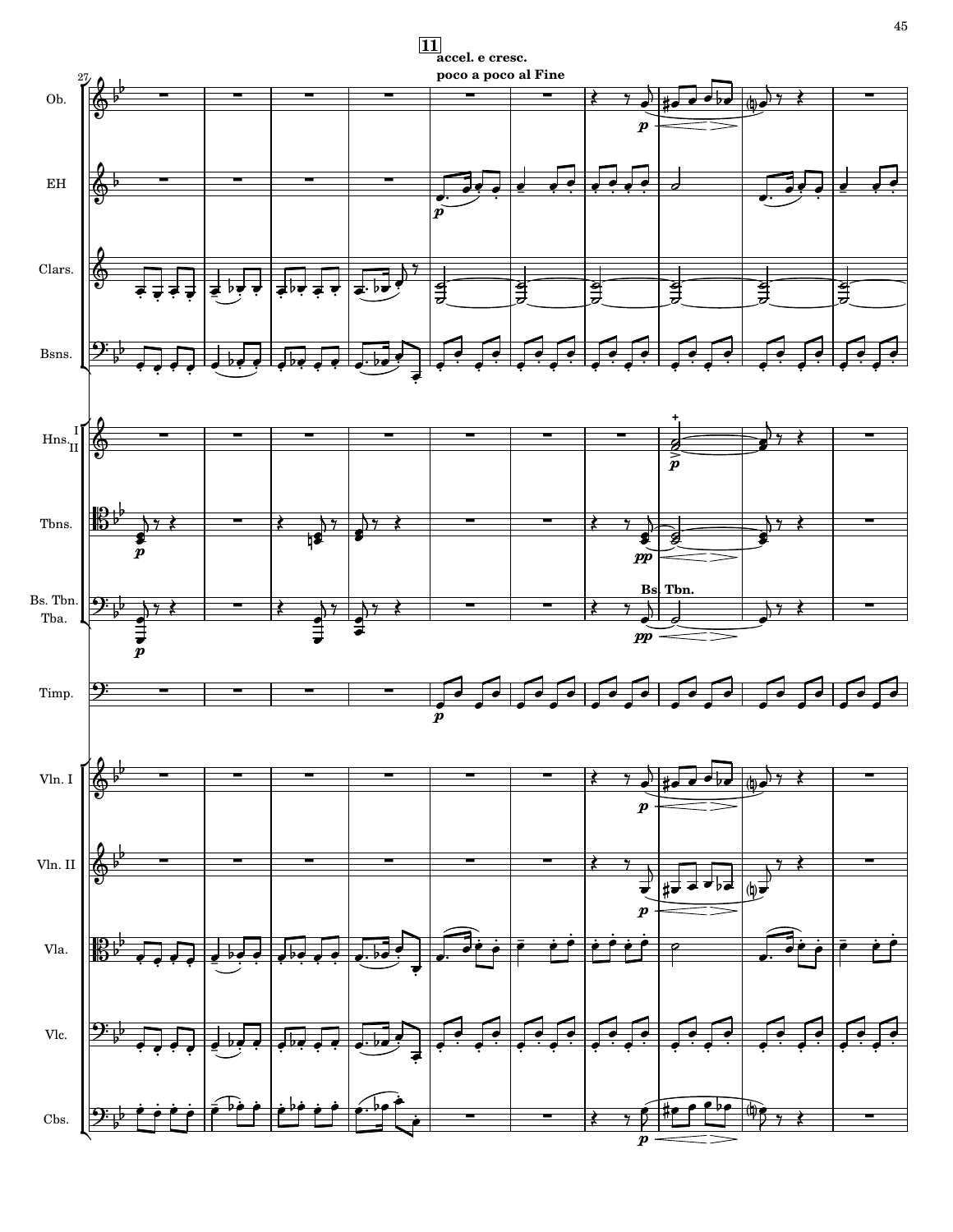![](_page_45_Figure_0.jpeg)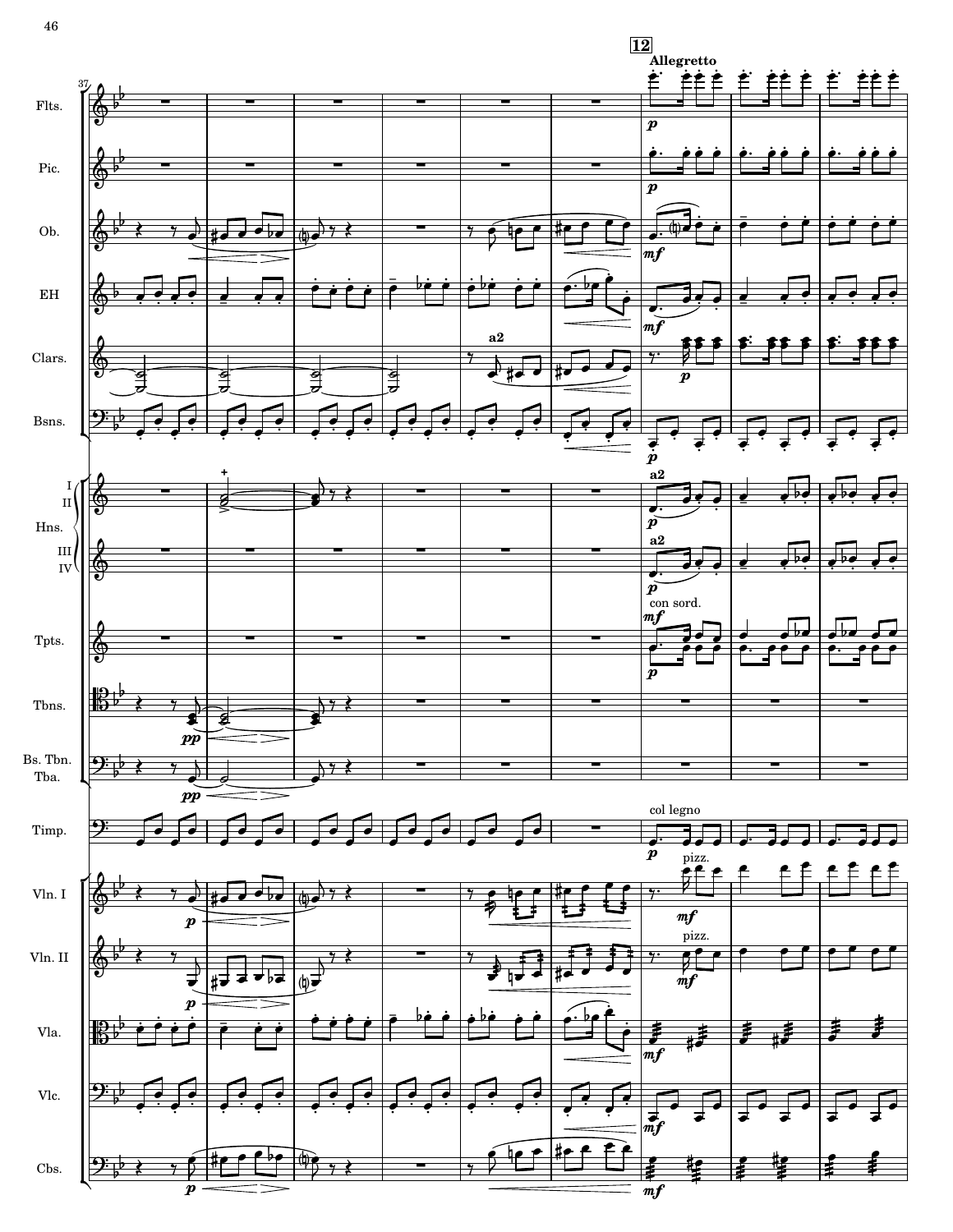![](_page_46_Figure_0.jpeg)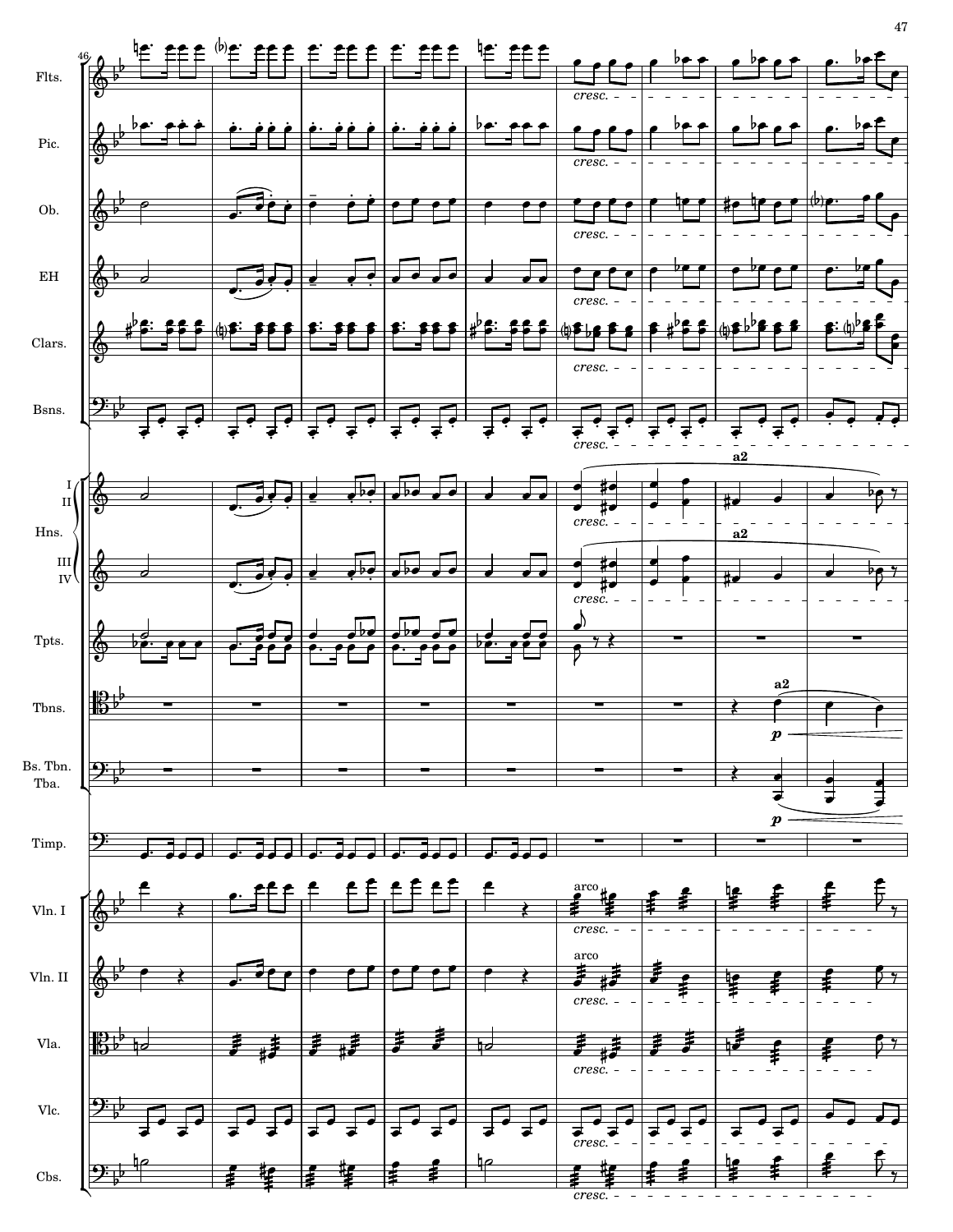![](_page_47_Figure_0.jpeg)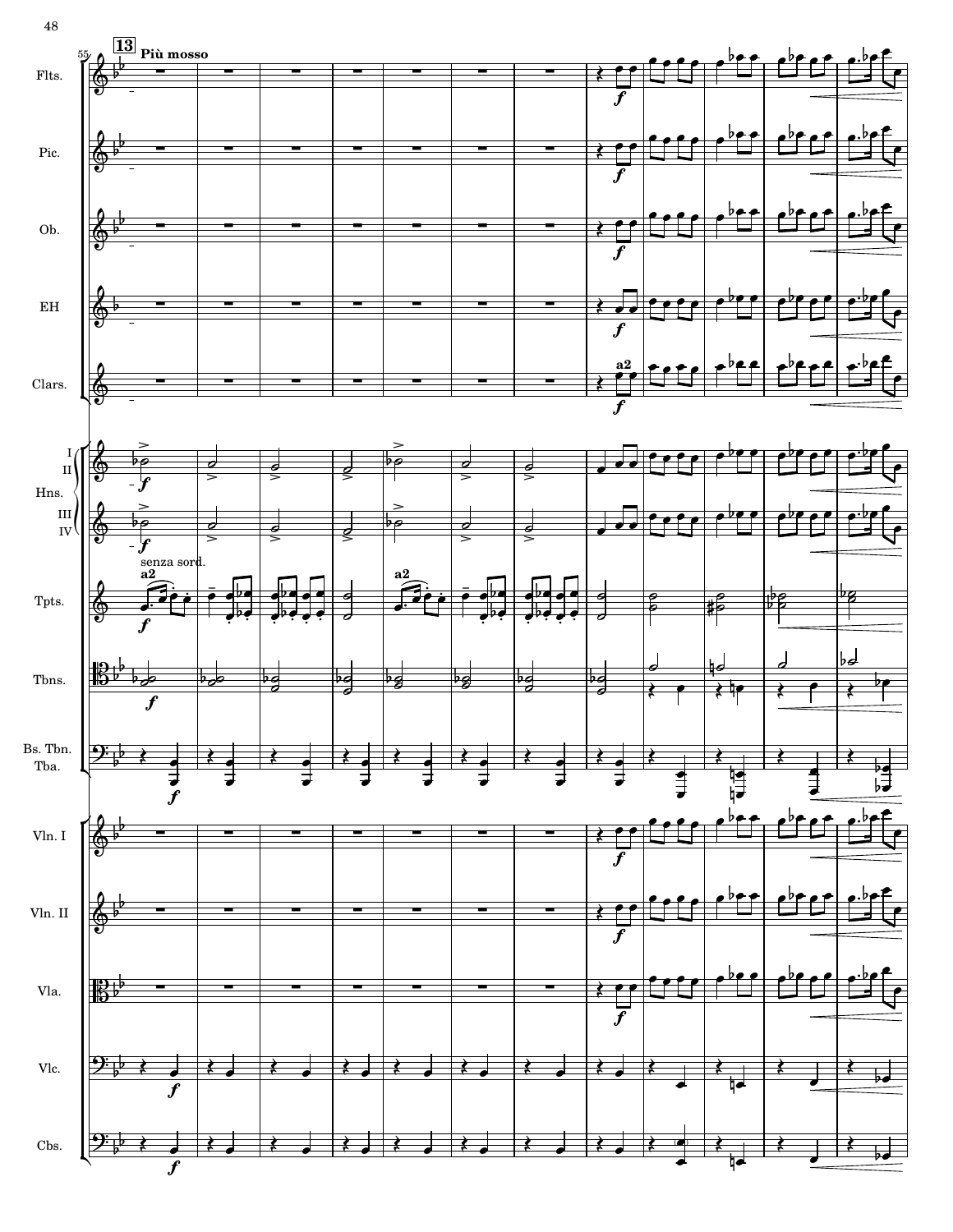![](_page_48_Figure_0.jpeg)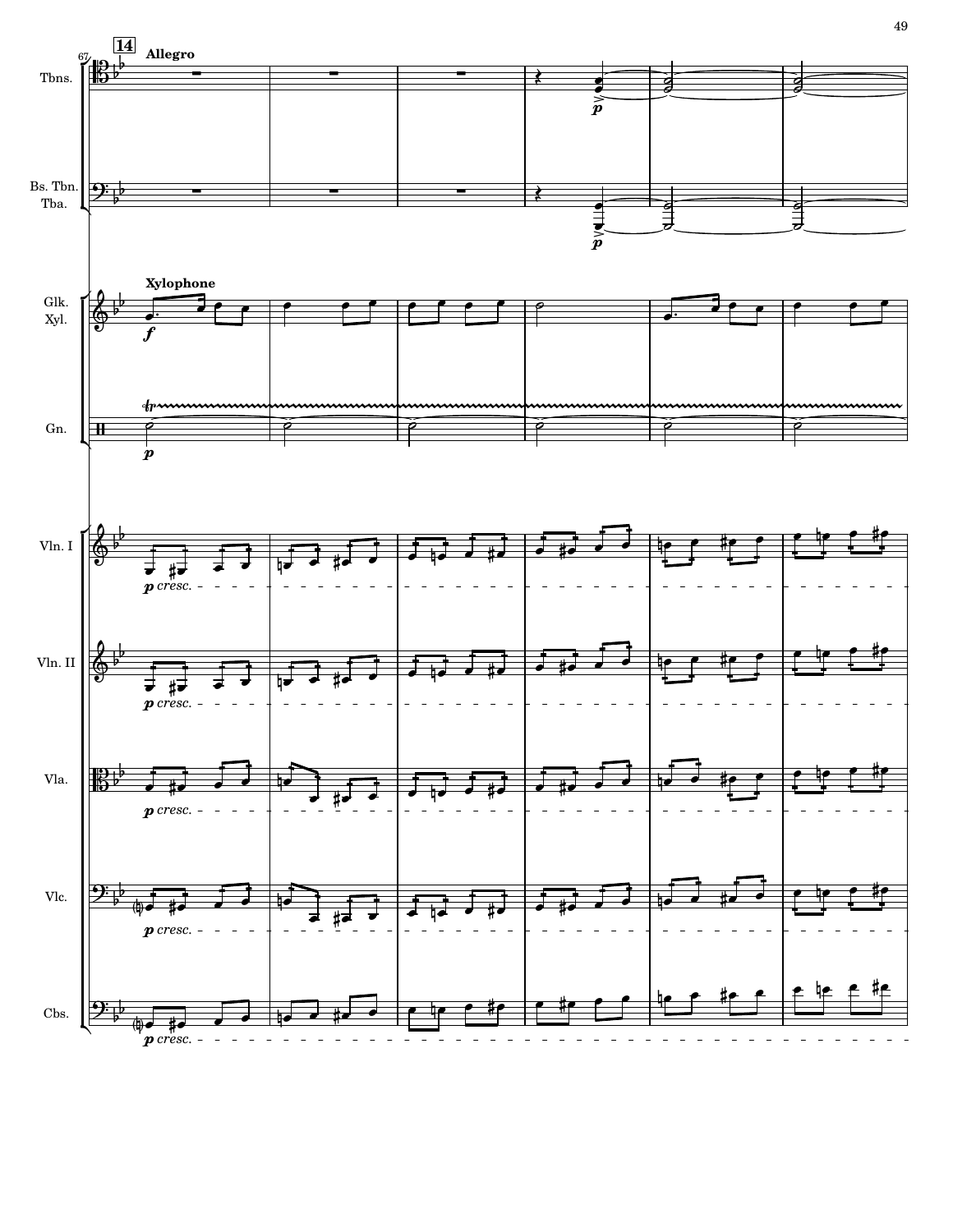![](_page_49_Figure_0.jpeg)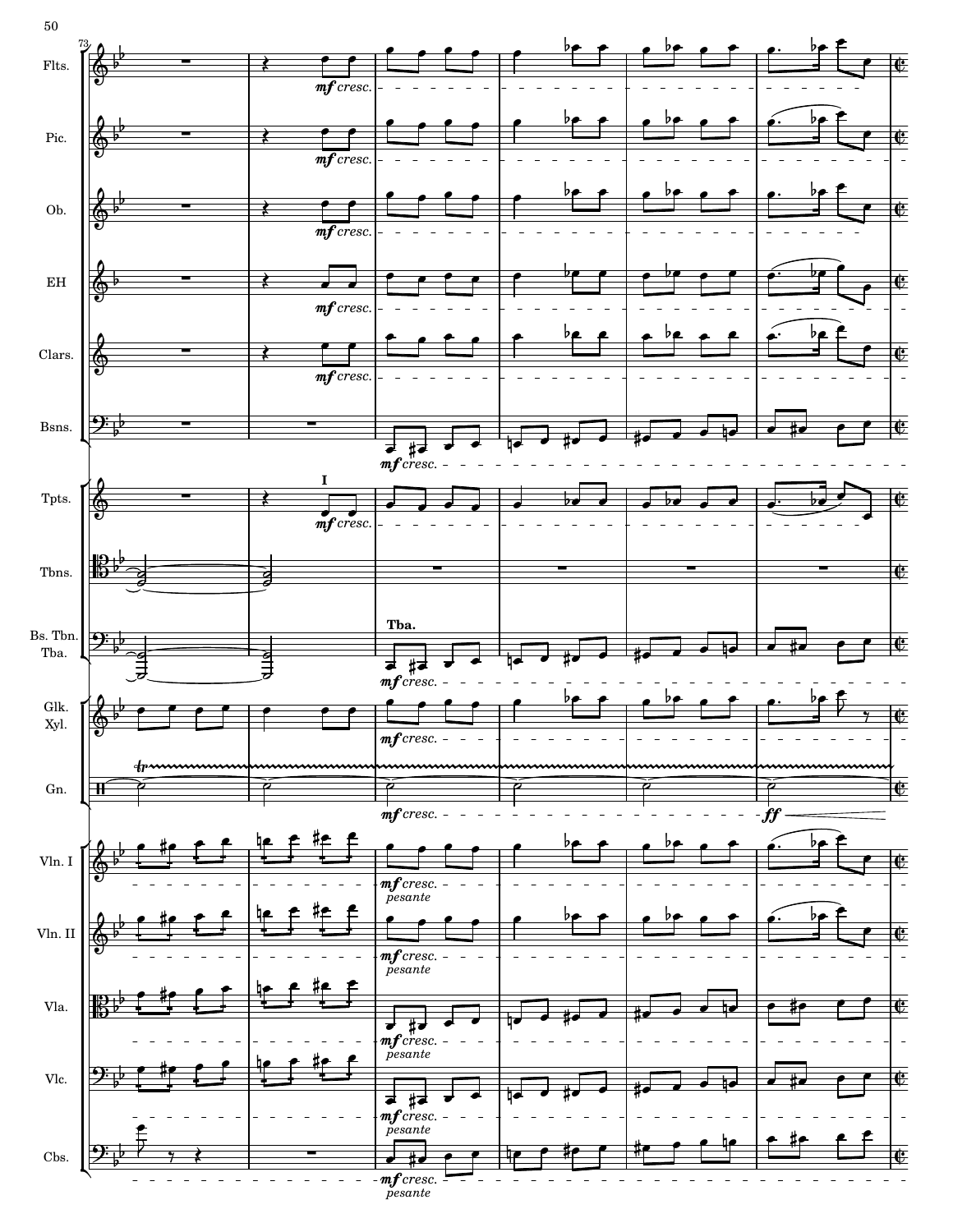![](_page_50_Figure_0.jpeg)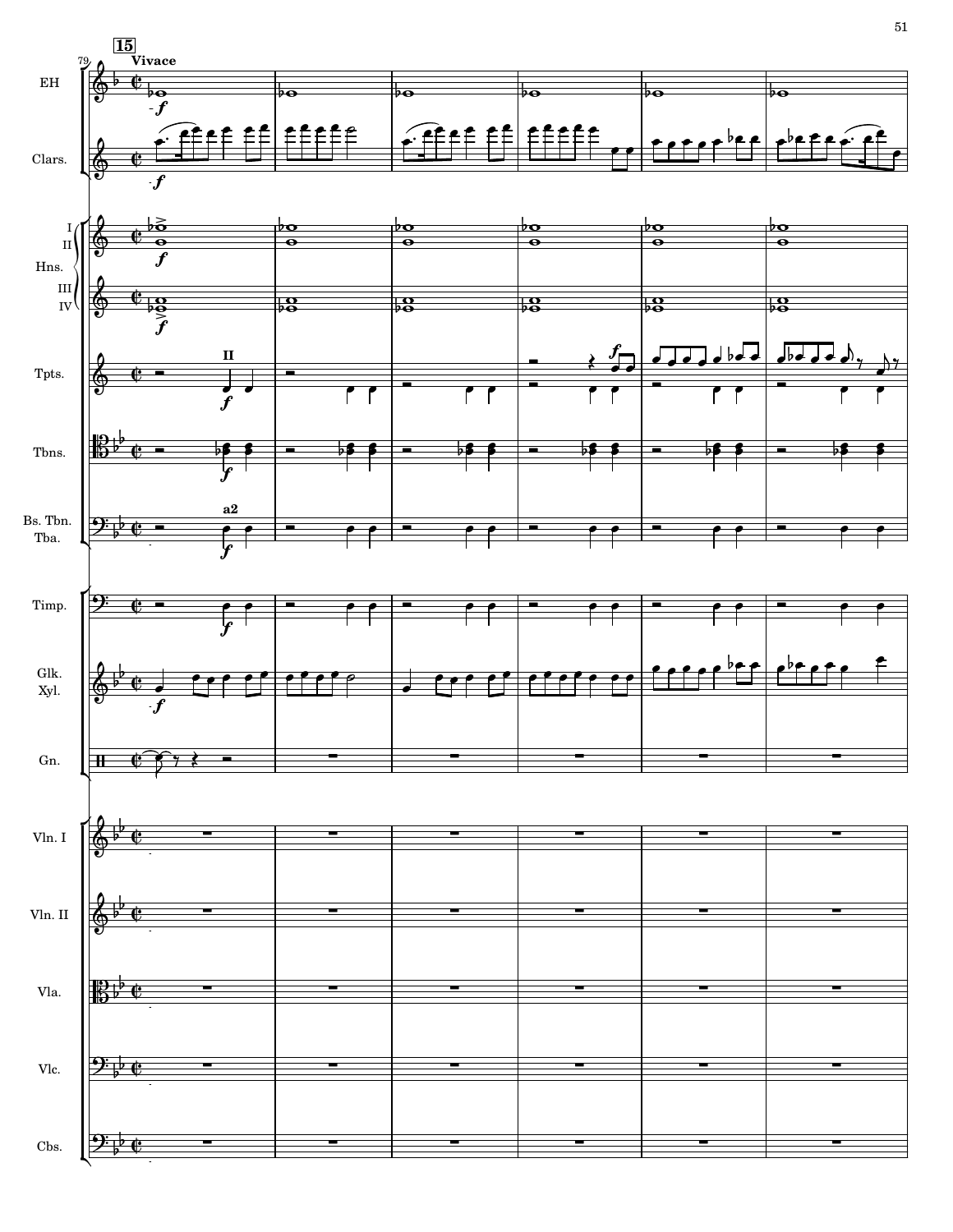![](_page_51_Figure_0.jpeg)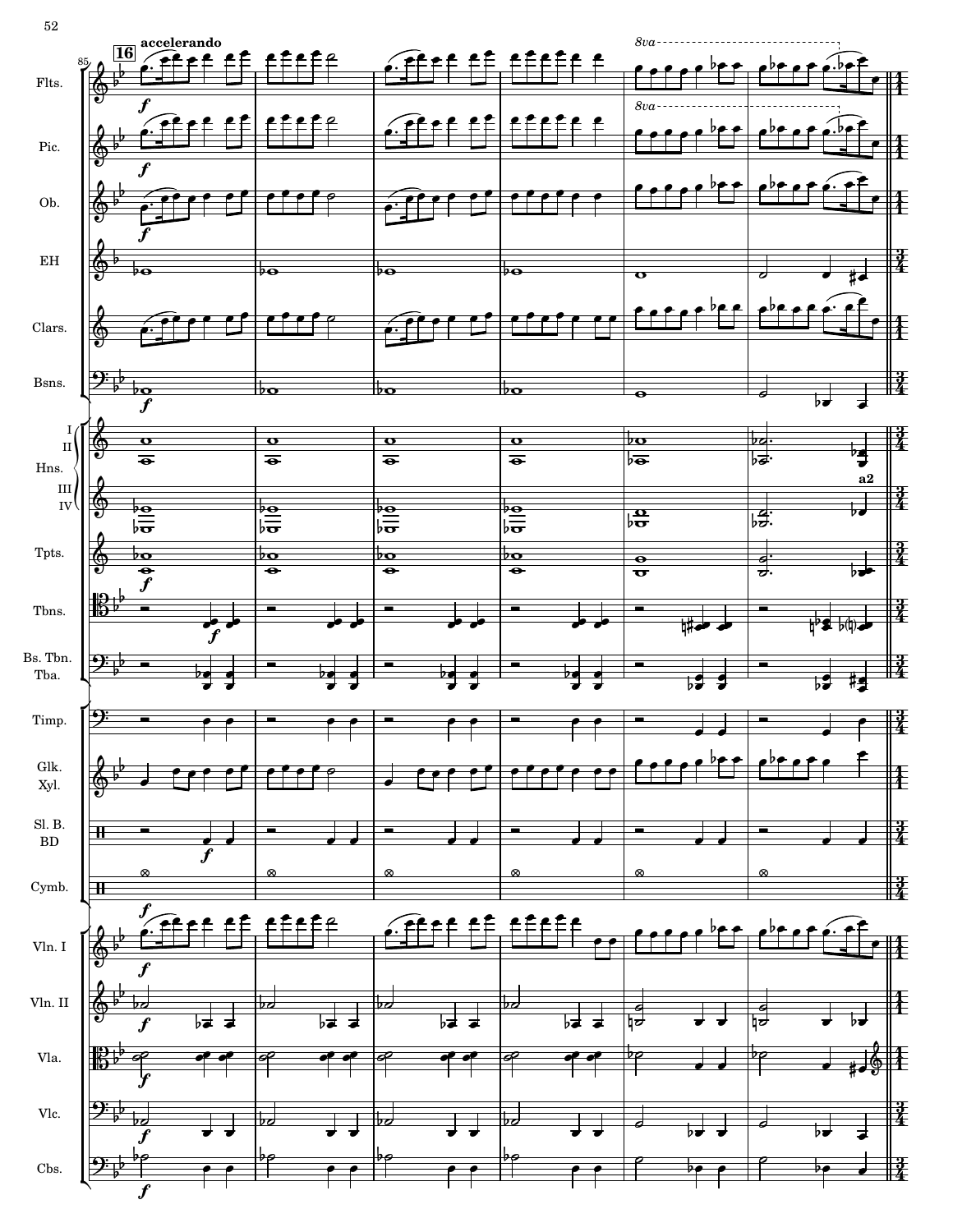![](_page_52_Figure_0.jpeg)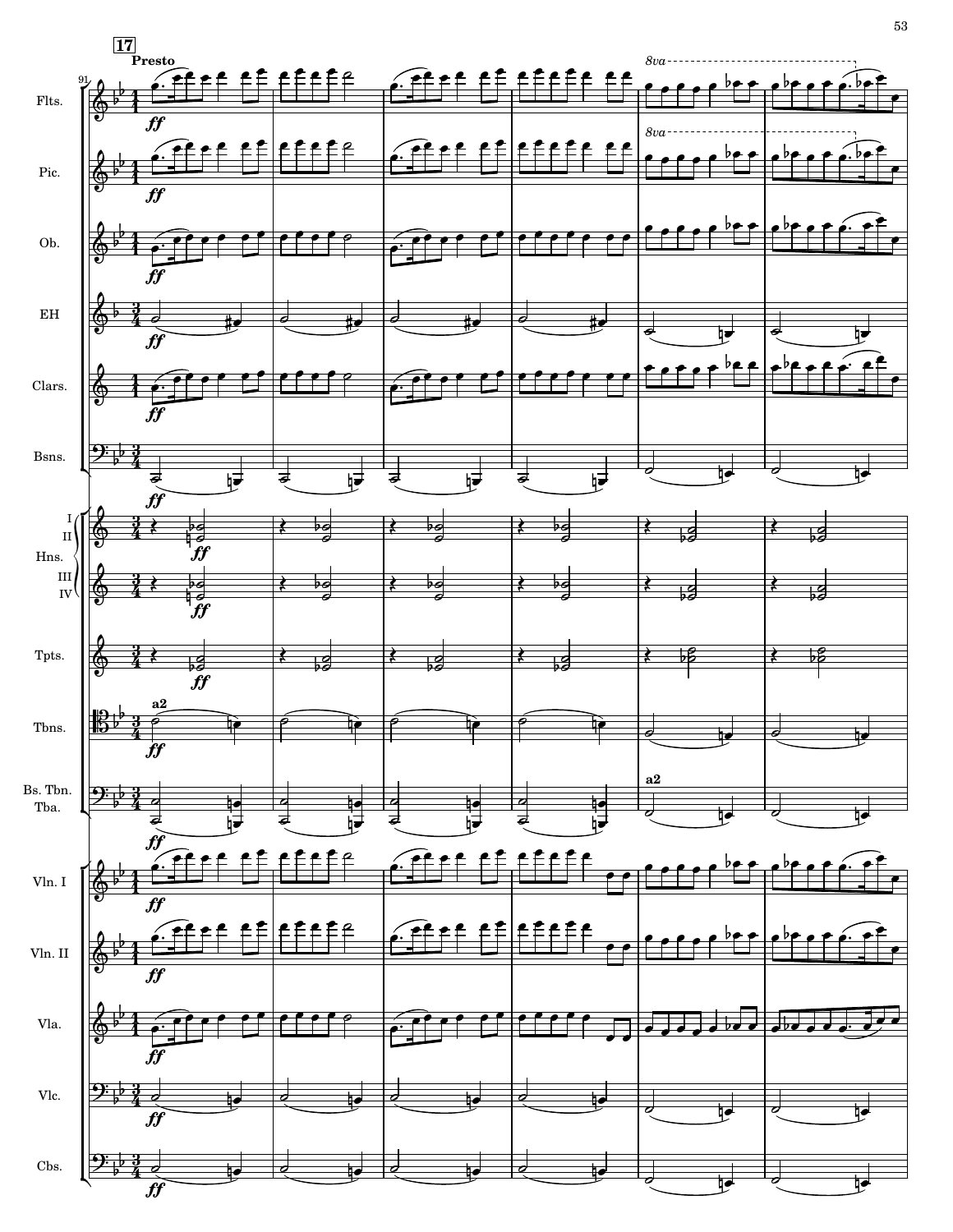![](_page_53_Figure_0.jpeg)